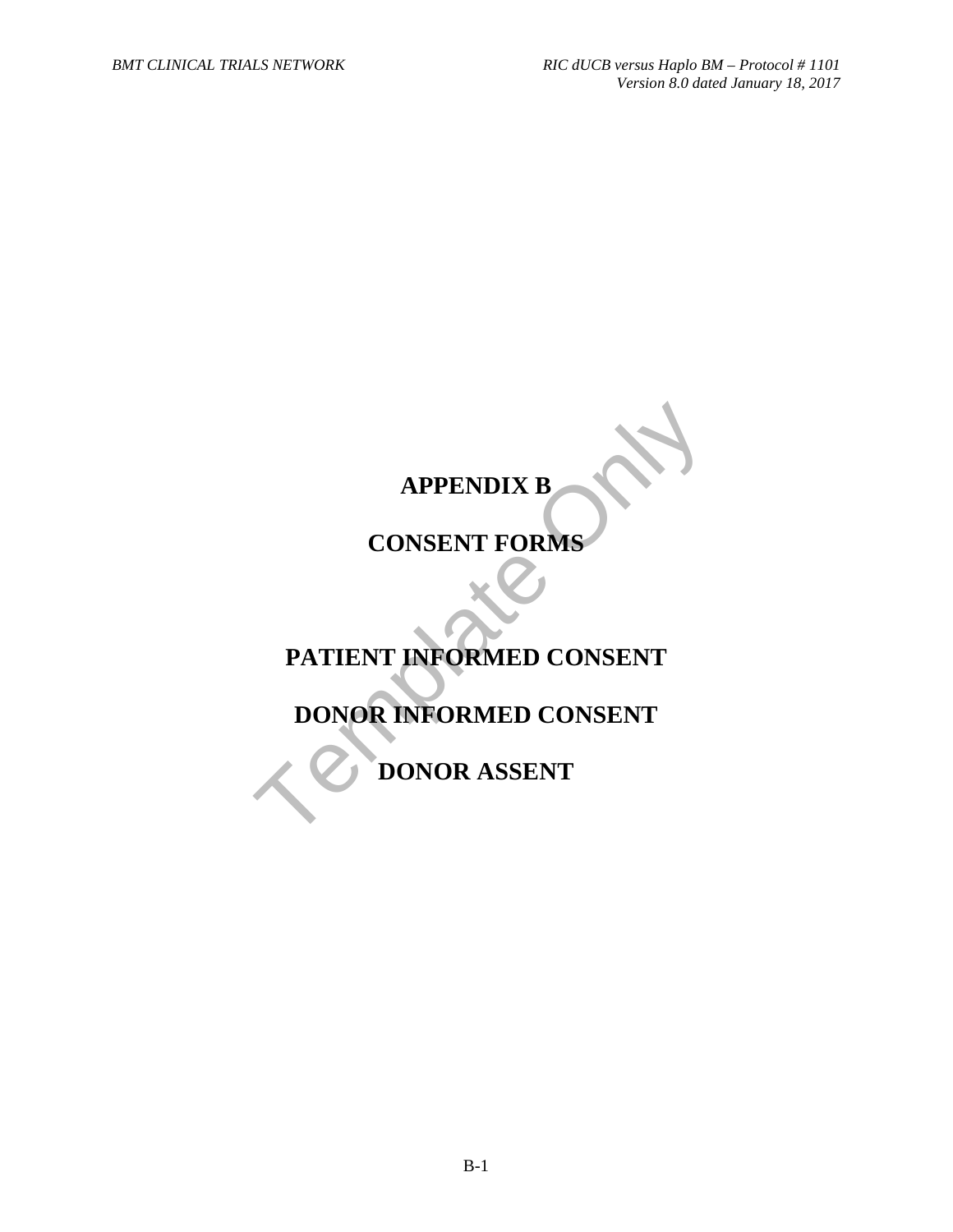# **Informed Consent to Participate in Research**

**A Multi-Center, Phase III, Randomized Trial of Reduced Intensity(RIC) Conditioning and Transplantation of Double Unrelated Umbilical Cord Blood (dUCB) versus HLA-Haploidentical Related Bone Marrow for Patients with Hematologic Malignancies** 

| <b>Your Name:</b>                                |                                                                                                                                                                                                                                                           |
|--------------------------------------------------|-----------------------------------------------------------------------------------------------------------------------------------------------------------------------------------------------------------------------------------------------------------|
| <b>Study Title:</b>                              | A Multi-Center, Phase III, Randomized Trial of Reduced Intensity (RIC)<br>Conditioning and Transplantation of Double Unrelated Umbilical Cord<br>Blood (dUCB) versus HLA-Haploidentical Related Bone Marrow for<br>Patients with Hematologic Malignancies |
| <b>Protocol:</b>                                 | <b>BMT CTN #1101</b>                                                                                                                                                                                                                                      |
| Co-Investigator:                                 | Ephraim Fuchs, M.D.<br>Johns Hopkins University<br>488 Bunting-Blaustein Cancer Research Building, 1650 Orleans Street<br>Baltimore, MD 21231<br>Phone: 410-955-8143 Email: fuchsep@jhmi.edu                                                              |
| Co-Investigator:                                 | Paul O'Donnell, M.D., Ph.D.<br>Massachusetts General Hospital Cancer Center, 55 Fruit St. Boston, MA<br>02141Phone: 508-693-7430 Email: pvodonnell@mgh.harvard.edu                                                                                        |
| Co-Investigator:                                 | Claudio Brunstein, M.D.<br>University of Minnesota Medical Center<br>420 Delaware Street SE, MMC 286, Minneapolis, MN 55455<br>Phone: 612-624-5620 Email: bruns072@umn.edu                                                                                |
| <b>Transplant Center</b><br><b>Investigator:</b> | (Insert contact information for PI at your site)                                                                                                                                                                                                          |
|                                                  |                                                                                                                                                                                                                                                           |
| Sponsor:                                         | The National Institutes of Health (NIH) is sponsoring this study by<br>providing financial support through the Blood and Marrow Transplant<br>Clinical Trials Network (BMT CTN).                                                                          |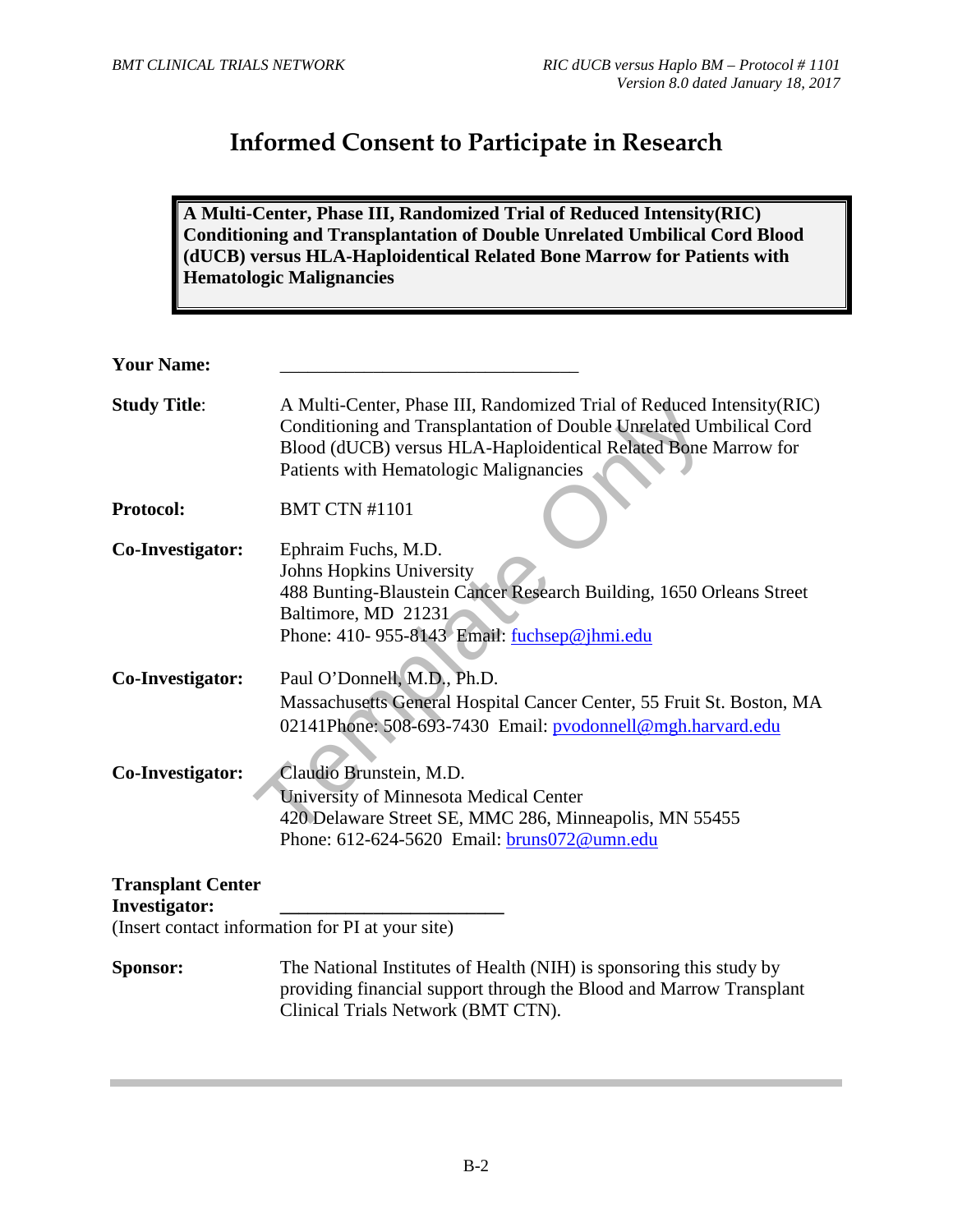## **1. Introduction**

We invite you to join this clinical trial, also known as a research study. We are doing this research because we want to learn more about reduced-intensity transplants that use a mismatched donor. These results will help us understand if one kind of mismatched donor is better or if there is no difference at all.

This study will take at least 4 years and will include about 400 participants. Your study participation will last for **3 years** after your transplant.

This Consent Form will tell you about the purpose of the study, the possible risks and benefits, other options available to you, and your rights as a participant in the study.

Everyone who takes part in research at [insert facility name] should know that:

- Being in any research study is voluntary.
- You may or may not benefit from being in the study. Knowledge we gain from this study may benefit others.
- If you join the study, you can quit the study at any time.
- If you decide to quit the study, it will not affect your care at [insert name of facility or institution].
- Please ask the study staff questions about anything that you do not understand, or if you would like to have more information.
- You can ask questions now or any time during the study.
- Example to the the set of the Sheefit of these gain from the set of the sheeft of the sheeft of the sheeft of the sheeft of the sheeft of the sheeft of the sheeft of the sheeft of the sheeft of the sheeft of the sheeft of Please take the time you need to talk about the study with your doctor, study staff, and your family and friends. It is your decision to be in the study. If you decide to join, please sign and date the end of the Consent Form.

You and your doctor will discuss other treatment choices if you do not want to participate in this study*.*

## **2. Study Background**

The National Institutes of Health (NIH), through the Blood and Marrow Transplant Clinical Trials Network (BMT CTN), are providing staff support and money for this research study. The BMT CTN will direct the research study. The BMT CTN and the NIH will make decisions about how to manage the study.

A stem cell transplant is the only treatment at this time that may cure your disease. An **allogeneic** transplant uses blood-making cells from a family member or an unrelated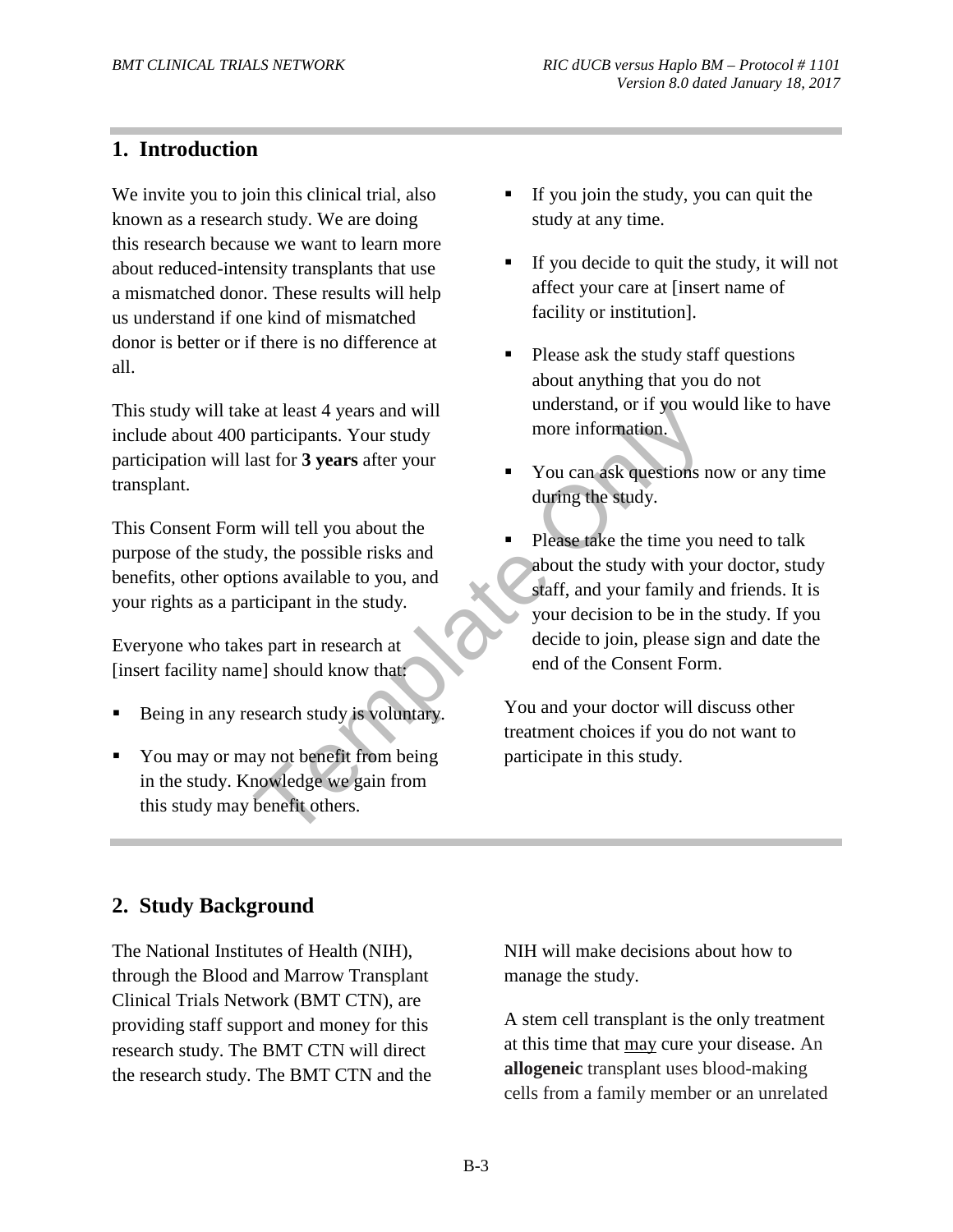donor to remove and replace your abnormal blood cells. Your doctor may recommend that you have a transplant that uses lower amounts of chemotherapy and radiation. This type of transplant is also called a **reduced intensity**, **non-myeloablative**, or "mini" transplant. Because of your age or health problems and because you do not have a matched donor, you may have a higher chance of health problems from a standard stem cell transplant that uses high doses of chemotherapy and/or radiation.

Recent studies by the BMT CTN suggest the results are very similar for reduced-intensity transplants when they use either mismatched cord blood or use mismatched bone marrow from a family member.

There is no guarantee or promise that this procedure will be successful.

**3. Study Purpose** 

The part of the blood of the blood of a star cell transplant is a<br>a cancer of the blood of a stem cell transplant is a<br>a stem cell transplant is a<br>time of miss star of the blood of a stem cell transplant is a<br>These results We are inviting you to take part in this study because you have a cancer of the blood or lymph glands and a stem cell transplant is a treatment option.

Tissue typing shows that you do not have a completely matched donor available in your family. You also do not have a matched donor outside of your family who can donate when you need them to. However, you do have two other donor choices available for a transplant: (1) partially matched units of unrelated cord blood, and (2) a family donor who is a partial match.

We are doing this research to learn more about reduced-intensity transplants that use a mismatched donor. We will use either cord blood from an unrelated donor or bone

marrow from a family member, and then compare the transplant results.

These results will help us understand if one kind of mismatched donor is better or if there is no difference at all.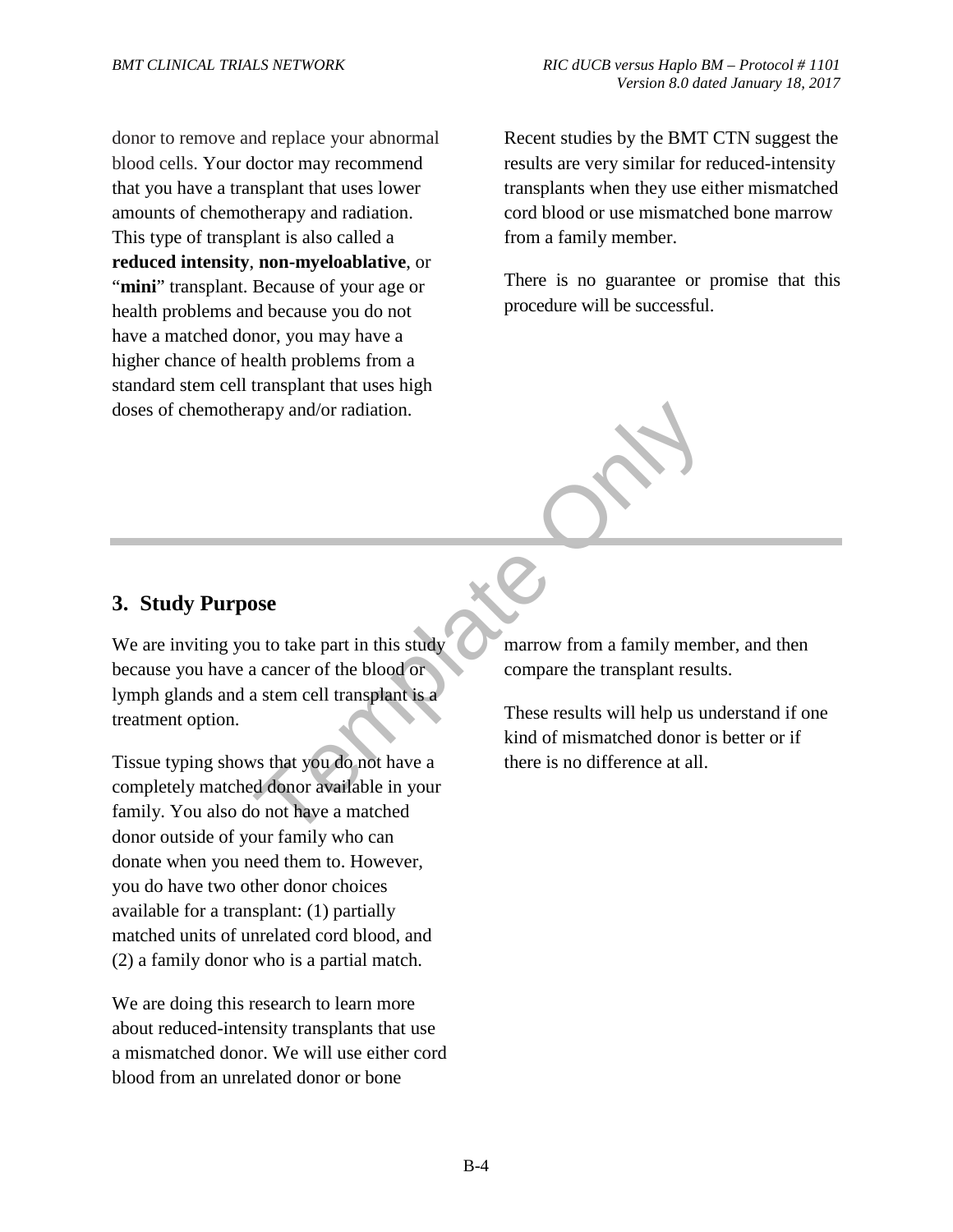## **4. Right to Ask Questions and/or Withdraw**

You have the right to ask questions about the study at any time. If you have questions about the study or you want to leave the study, please contact:

[insert contact info for site PI]

Being in this study is voluntary. You can choose not to be in this study or leave this study at any time. If you choose not to take part or leave this study, it will not affect your regular medical care in any way.

Your study doctor and study staff will be available to answer any questions that you may have about taking part in or leaving this study.

## **5. Study Treatment and Tests**

We will check your health before you start treatment, while you receive treatment, and for several years after you finish your treatment.

#### Before You Start Your Treatment

We will ask you to take quality of life surveys. The surveys will ask about:

- o Any side effects of your treatment
- o Any health problems
- o How well you can do things that are important to you
- o How you relate to other people
- o Your feelings.

You may skip any questions you wish.

Fraction 18: Deptional Blood<br>
Surface Only and this study or leave this<br>
If you choose not to take<br>
If you choose not to take<br>
The produce the start<br>
The ment and Tests<br>
The produce of the Section 18: Optional Blood<br>
Futur We will also ask you to provide optional Blood Samples for Future Research (see **Section 18: Optional Blood Samples for Future Research**).

#### **Randomization**

We will use a computer to randomly assign you to 1 of 2 study groups. One group will receive partially matched cord blood from an unrelated donor, and one group will receive bone marrow from a partially matched family member. You will have an equal chance of being placed in either group.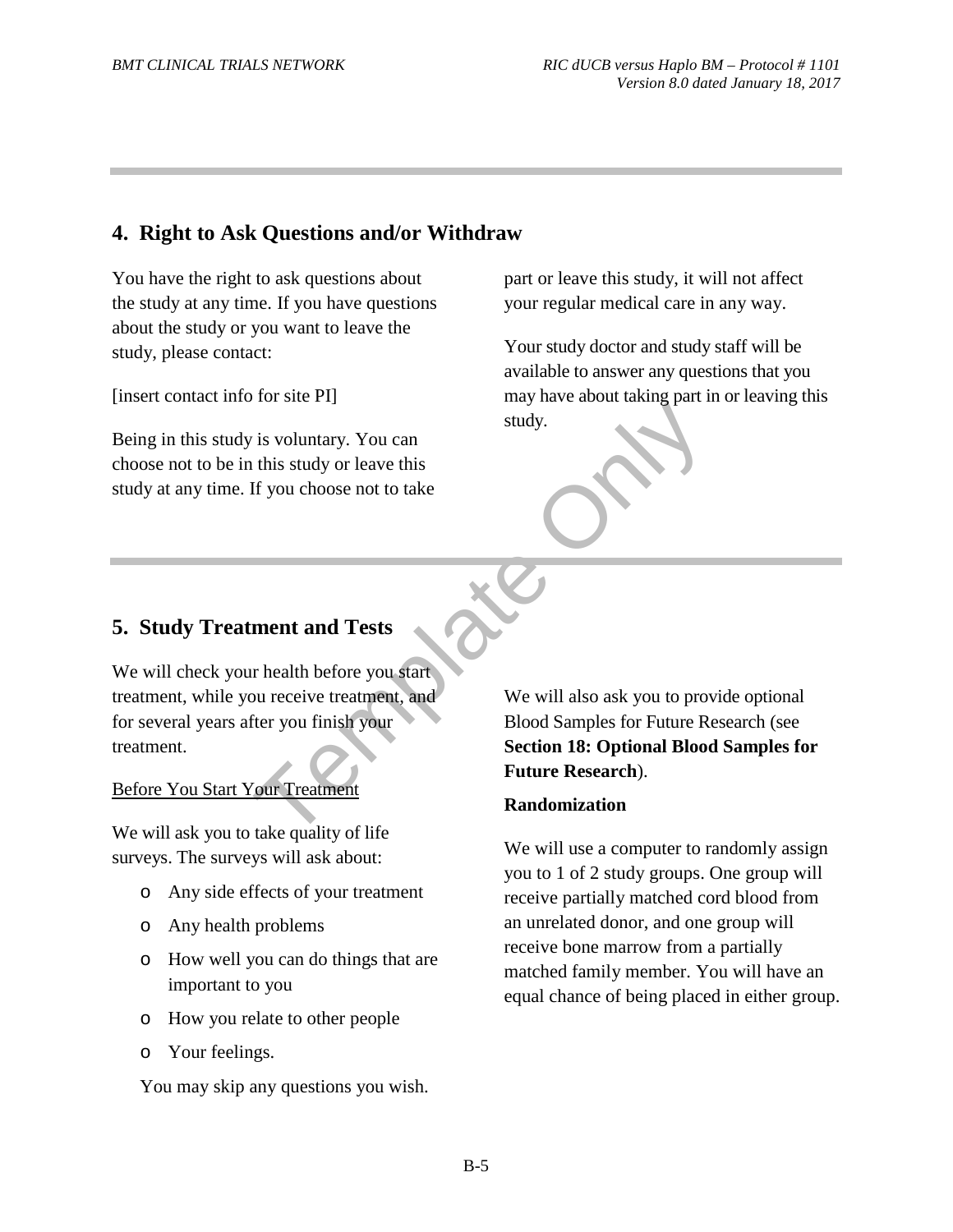#### During Your Treatment

 **Conditioning Regimen Before Transplant (chemotherapy and radiation)**

You will be treated with a type of chemotherapy called **fludarabine**, which is given daily for 5 days. If you receive cord blood, you will also be given a type of chemotherapy called **cyclophosphamide** for 1 day. If you receive bone marrow, you will be given cyclophosphamide for 2 days.

After the chemotherapy is completed, you will receive a small dose of radiation to your whole body (**Total Body Irradiation**) in a single dose. The chemotherapy and radiation may cause side effects. Some of these side effects may be life-threatening (see **Section 6: Risks and Discomforts**).

Fraction of Sphanide for 2 days.<br>
Temple for 2 days and the sealed graft versus host distant of the sealed graft versus host distant particle in the sealed graft versus host distant to the Sealed The memotherapy and radiat If you receive cord blood, and have not had cytotoxic chemotherapy within the last 3 months or an autologous transplant within the last 2 years, you will receive a slightly higher dose of radiation (300 cGy instead of 200 cGy). This slightly higher dose of radiation has shown hematopoietic recovery is comparable to that seen with low dose radiation for patients who have had chemotherapy in the last 3 months or an autologous transplant in the last 2 years.

#### **Reinfusion of Stem Cells (Transplant)**

On your transplant day, if you receive cord blood, it will be given to you through your catheter like a blood transfusion. If you receive bone marrow, your family donor will have his or her marrow collected in the operating room. The donated marrow may be taken to a laboratory where red cells will be removed. The donor cells will be given to you through your catheter and will travel to your bone marrow where they will start to make healthy, new blood cells.

If you receive cord blood you will start to take the immune suppressing drugs **cyclosporine** and **mycophenolate mofetil (MMF)** for 3 days before transplant. These drugs may help prevent a complication called **graft versus host disease** (**GVHD;**  see **Section 6: Risks and Discomforts**).

If you receive bone marrow, you will be given another dose of cyclophosphamide on Days 3 and 4 after your transplant. You will start to take the immune suppressing drugs **tacrolimus** and MMF to help prevent GVHD on Day 5 after your transplant.

In both study groups (partially matched cord blood from an unrelated donor or bone marrow from a partially matched family member), you will continue to take MMF for about 5 weeks and cyclosporine or tacrolimus for up to 6 months.

If you receive cord blood, you will be given **filgrastim (G-CSF)** through your catheter or by injection under your skin beginning on day 1 after your transplant. If you receive bone marrow, you will be given filgrastim (G-CSF) beginning on Day 5 after your transplant. Filgrastim speeds up the recovery of white blood cells. In both study groups, you will receive filgrastim daily until your white blood cells have recovered.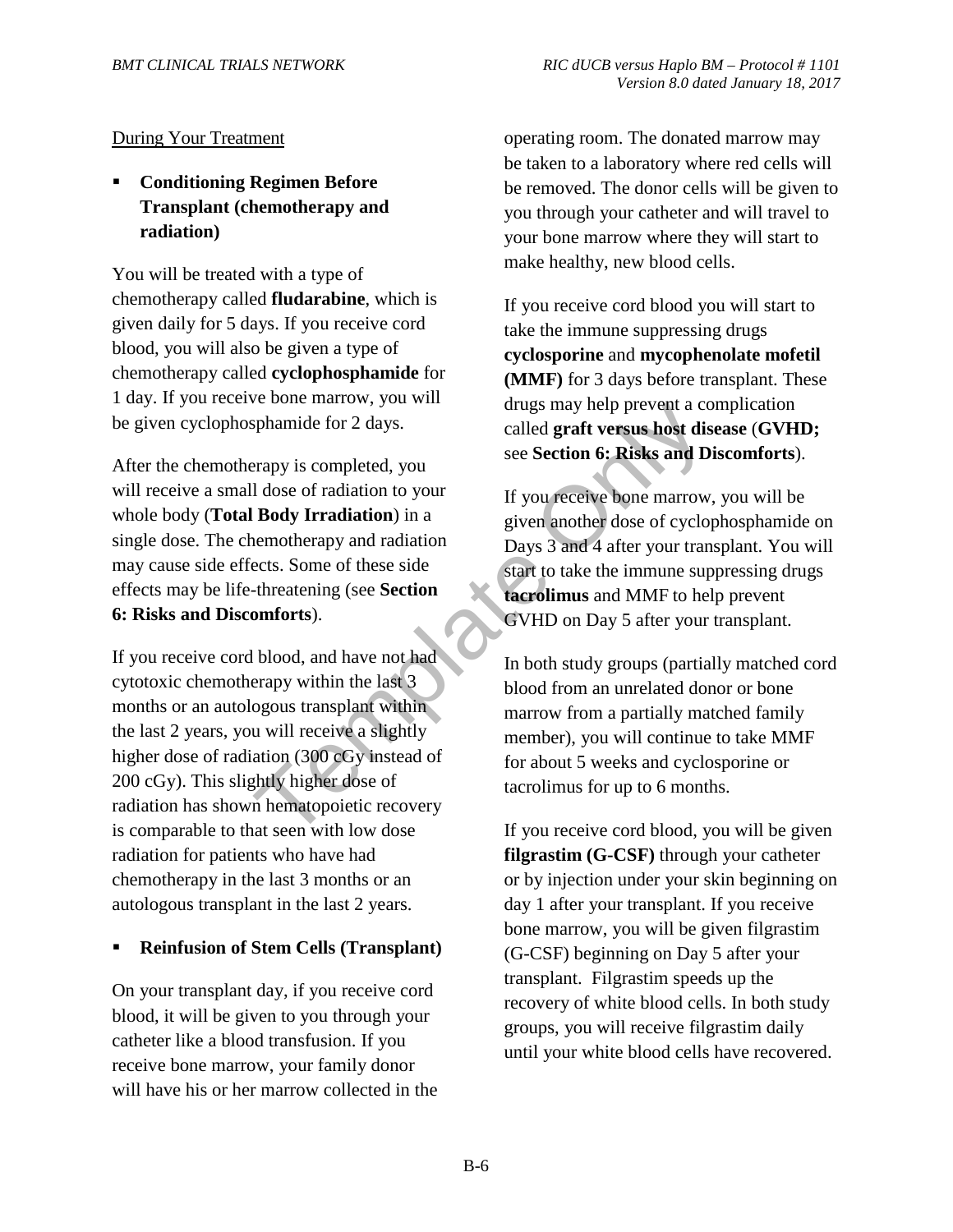The immune suppressing drugs and filgrastim may cause side effects. These side effects may be life-threatening (see **Section 6: Risks and Discomforts**).

If needed, you will receive blood transfusions to maintain normal blood cell levels and antibiotics to treat or prevent infection. You may also receive extra nutrients and pain drugs during or after your transplant. They will be given to you through your catheter.

#### **Health Evaluations**

Start Your Treatment) at<br>
atte) your health during<br>
sts and how often they are<br>
at 70.0 Through a blood samples<br>
dard care for patients<br>
research (see **Section 19**<br>
and if you were not part of<br>
1 be watched closely for<br>
to We will test (evaluate) your health during the study. These tests and how often they are scheduled are standard care for patients receiving an allogeneic transplant. They would be done even if you were not part of this study. You will be watched closely for any signs and symptoms of GVHD.

#### Health evaluations after treatment:

- 1) Physical exam to assess toxicities, and infections weekly until Day 56 and then at Days 180, 365, and 730.
- 2) Physical exam to assess GVHD weekly until Day 90 and then at Days 180, 365, and 730.
- 3) Routine blood tests (cell counts and liver and kidney function) weekly until Day 56 and then at Days 180, 365, and 730.
- 4) Blood or bone marrow tests to find the amount of donor cells in your body on Days 28 and 56. This is also called *chimerism*.
- 5) Restaging tests to see how much cancer you have after treatment on Day 730.
- 6) A quality of life survey (see Before You Start Your Treatment**)** at Days 365 and 730.
- 7) Optional blood samples for future research (see **Section 19: Blood Samples for Future Research**).

#### **Long-term follow-up**

Data regarding your clinical situation after 2 years may be obtained from the CIBMTR, which captures information on all US transplants.

## **6. Risks and Discomforts**

You will have side effects while on the study. Side effects can range from mild to very serious.

The risks and discomforts in participating in this study will be similar to what you may have with blood or marrow cell transplant if you do not participate in this trial. Other complications from transplants, such as

graft-versus-host disease (GVHD) and infections happen equally in patients who have either type of regimen.

Your health care team will give you medicines to help lower side effects such as feeling sick to your stomach (nausea). In some cases, side effects can be long lasting or may never go away.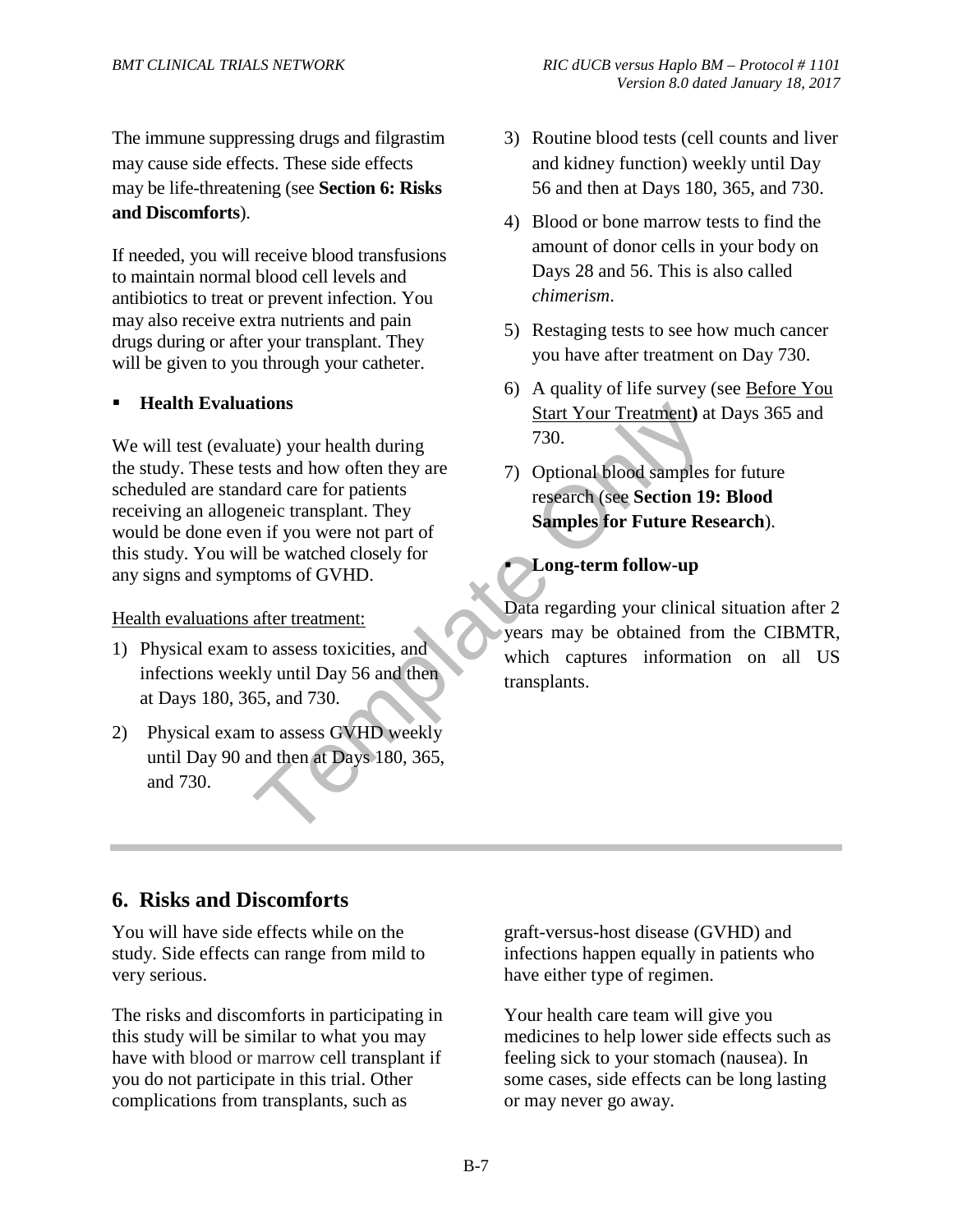Risks Related to Medications or Total Body Irradiation Used in Conditioning Regimens

All chemotherapy and radiation treatments used as conditioning regimens in this study

#### **TABLE 1 – Risks and Side Effects**

| <b>Likely</b>               | What it means: This type of side effect is expected to occur in more than<br>20% of patients. This means that 21 or more patients out of 100 might get<br>this side effect.                                                 |
|-----------------------------|-----------------------------------------------------------------------------------------------------------------------------------------------------------------------------------------------------------------------------|
| <b>Less Likely</b>          | What it means: This type of side effect is expected to occur in 20% of<br>patients or fewer. This means that 20 patients or fewer out of 100 might get<br>this side effect.                                                 |
| Rare, but<br><b>Serious</b> | What it means: This type of side effect does not occur very often $-$ in fewer<br>than 2% of patients – but is serious when it occurs. This means that 1 or 2<br>patients (or fewer) out of 100 might get this side effect. |

Template 1

are commonly used in allogeneic hematopoietic cell transplantation.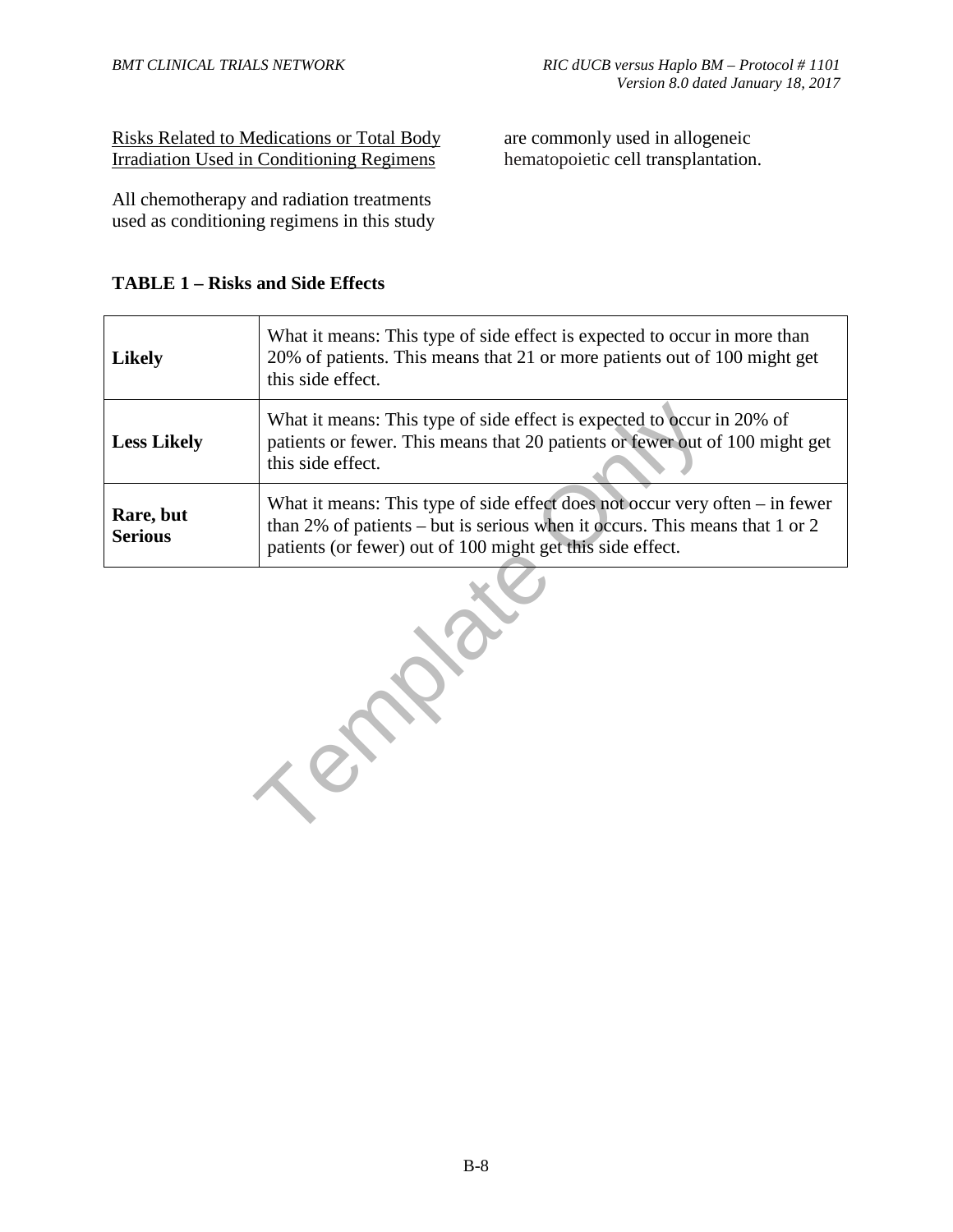# **Cyclophosphamide (Cytoxan®)**

| <b>Likely</b>                                                                                                                                                                                                                                                                                                                                                                                             | <b>Less Likely</b>                                                                                            | <b>Rare, but Serious</b>                                                                                                                                                   |
|-----------------------------------------------------------------------------------------------------------------------------------------------------------------------------------------------------------------------------------------------------------------------------------------------------------------------------------------------------------------------------------------------------------|---------------------------------------------------------------------------------------------------------------|----------------------------------------------------------------------------------------------------------------------------------------------------------------------------|
| Decreased white blood cell<br>count with increased risk of<br>infection<br>Temporary hair loss<br>٠<br>Nausea<br>Vomiting<br>■<br>Loss of appetite<br>п<br>Sores in mouth or on lips<br>п<br>Diarrhea<br>п<br>Stopping of menstrual periods<br>п<br>in women<br>Decreased sperm production<br>in men<br>Decreased platelet count<br>٠<br>(mild) with increased risk of<br>bleeding<br>Blood in urine<br>٠ | Anemia<br>П<br>Temporary tiredness<br>٠<br>Damage to the fetus if<br>you become pregnant<br>while taking drug | Scarring of lung<br>П<br>tissue, with cough and<br>shortness of breath<br>Severe heart muscle<br>п<br>injury and death at<br>very high doses<br>New (secondary)<br>cancers |
| Fludarabine (Fludara®)                                                                                                                                                                                                                                                                                                                                                                                    |                                                                                                               |                                                                                                                                                                            |
| <b>Likely</b>                                                                                                                                                                                                                                                                                                                                                                                             | <b>Less Likely</b>                                                                                            | <b>Rare, but Serious</b>                                                                                                                                                   |
| Decreased white blood cell<br>п                                                                                                                                                                                                                                                                                                                                                                           | Diarrhea<br>$\blacksquare$                                                                                    | Pneumonia<br>$\blacksquare$                                                                                                                                                |
| count with risk of infection                                                                                                                                                                                                                                                                                                                                                                              | Numbness and                                                                                                  | Agitation or                                                                                                                                                               |
| Decreased platelet count<br>with increased risk of                                                                                                                                                                                                                                                                                                                                                        | tingling in hands<br>and/or feet related to                                                                   | nervousness                                                                                                                                                                |

# **Fludarabine (Fludara®)**

| <b>Likely</b>                                                                                                                                                                                                                 | <b>Less Likely</b>                                                                                                                                           | <b>Rare, but Serious</b>                                                                                                                                   |
|-------------------------------------------------------------------------------------------------------------------------------------------------------------------------------------------------------------------------------|--------------------------------------------------------------------------------------------------------------------------------------------------------------|------------------------------------------------------------------------------------------------------------------------------------------------------------|
| Decreased white blood cell<br>$\blacksquare$<br>count with risk of infection<br>Decreased platelet count<br>٠<br>with increased risk of<br>bleeding<br>Anemia<br>٠<br><b>Tiredness</b><br><b>Nausea</b><br>٠<br>Vomiting<br>٠ | Diarrhea<br>٠<br>Numbness and<br>tingling in hands<br>and/or feet related to<br>irritation of nerves<br>of the hand and/or<br>feet<br>Changes in vision<br>п | Pneumonia<br>٠<br>Agitation or<br>п<br>nervousness<br>Confusion<br>Cough<br>п<br>Difficulty breathing<br>Weakness<br>Severe brain injury<br>٠<br>and death |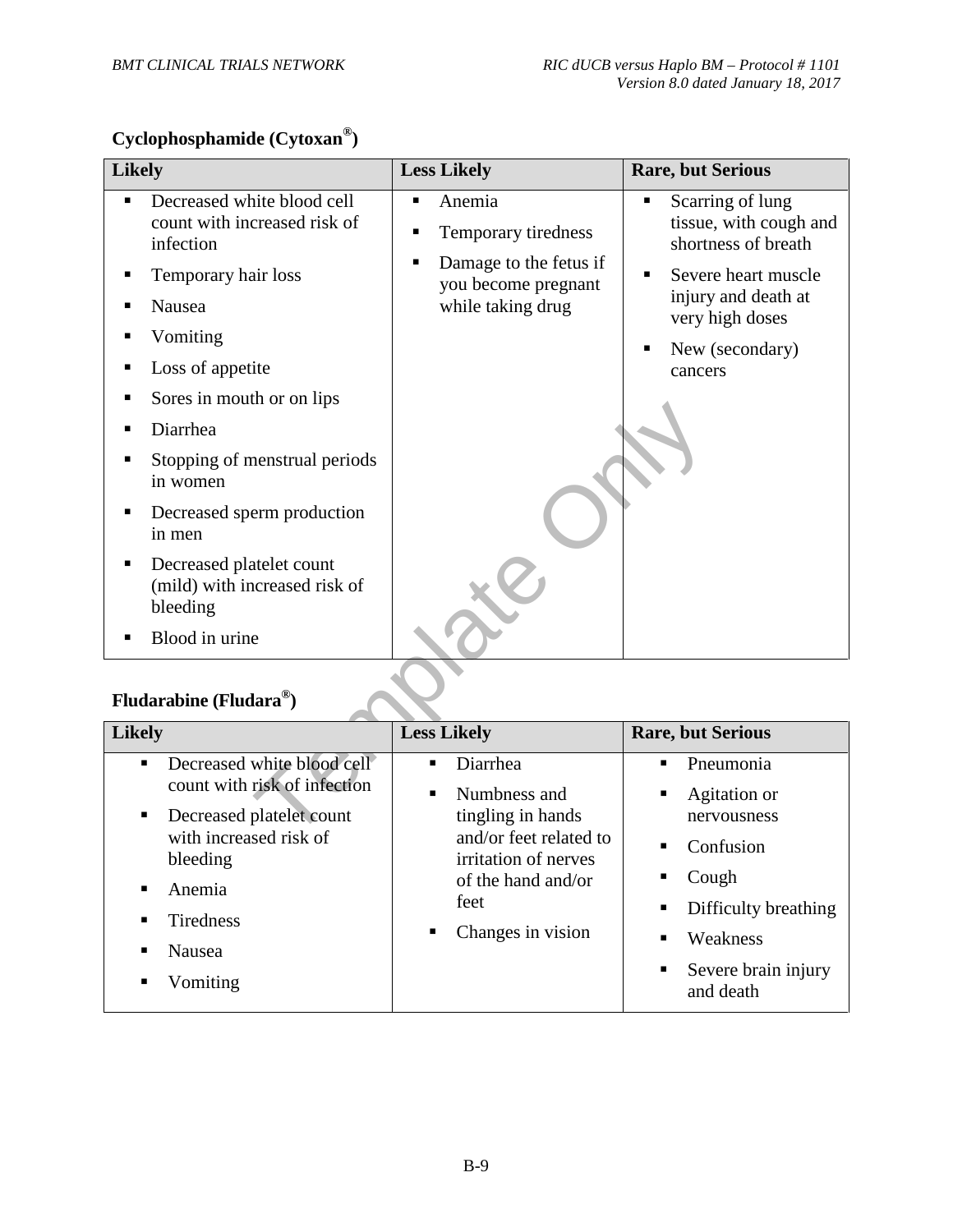# **Filgrastim (G-CSF; Neupogen)**

| <b>Likely</b> |                                       | <b>Less Likely</b>                               | <b>Rare, but Serious</b>              |
|---------------|---------------------------------------|--------------------------------------------------|---------------------------------------|
| ٠.            | Ache or pain inside the bones         | Local irritation (skin)<br>at the injection site | Allergic reaction<br>$\blacksquare$   |
|               | Increased levels of liver             |                                                  | Low fever                             |
|               | enzymes and uric acid in the<br>blood | Nausea                                           | Enlargement or<br>п<br>rupture of the |
|               | Low number of platelets in the        |                                                  | spleen                                |
|               | blood                                 |                                                  | Worsening of pre-                     |
|               | Headache                              |                                                  | existing skin rashes                  |
|               | <b>Tiredness</b>                      |                                                  |                                       |

# **Mycophenolate mofetil (MMF; CellCept)**

| Mycophenolate mofetil (MMF; CellCept®)                |                             |                                            |
|-------------------------------------------------------|-----------------------------|--------------------------------------------|
| <b>Likely</b>                                         | <b>Less Likely</b>          | <b>Rare, but Serious</b>                   |
| Miscarriage                                           | Anemia<br>п                 | Difficulty breathing<br>п                  |
| <b>Birth defects</b>                                  | Rash<br>п                   | Unusual bruising                           |
| Diarrhea                                              | Difficulty falling<br>٠     | <b>Fast heartbeat</b>                      |
| Damage to unborn baby                                 | asleep or staying<br>asleep | <b>Excessive tiredness</b><br>■            |
| Limited effectiveness of birth                        | <b>Dizziness</b>            | Weakness                                   |
| control                                               | Uncontrollable              | Blood in stool<br>■                        |
| Stomach pain                                          | hand shakes                 | <b>Bloody</b> vomit                        |
| Upset stomach                                         |                             | Change in vision                           |
| Vomiting                                              |                             | Secondary cancers,                         |
| Headache                                              |                             | such as                                    |
| <b>Tremors</b>                                        |                             | lymphoproliferative<br>disease or lymphoma |
| Low white blood cell count                            |                             | Progressive Multifocal<br>■                |
| with increased risk of<br>infection                   |                             | Leukoencephalopathy                        |
| Increased blood cholesterols                          |                             |                                            |
| Swelling of the hands, feet,<br>ankles, or lower legs |                             |                                            |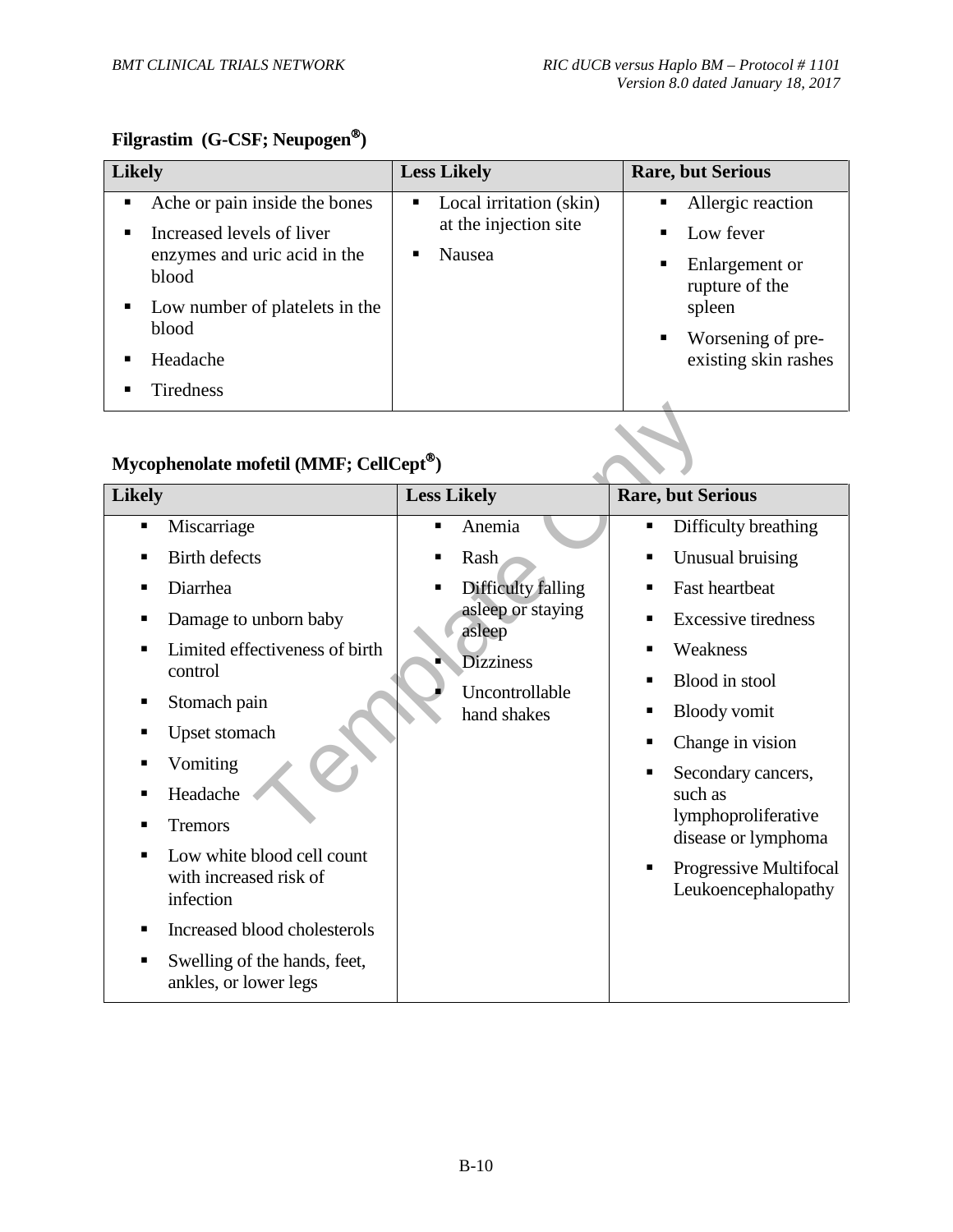#### **Total Body Irradiation**

| <b>Likely</b>    | <b>Less Likely</b>                                         | <b>Rare, but Serious</b> |
|------------------|------------------------------------------------------------|--------------------------|
| Fatigue<br>п     | Vomiting<br>П                                              | Diarrhea<br>п            |
| Hair loss<br>п   | Cataracts<br>п                                             | Lung fibrosis<br>п       |
| Infertility<br>п | Inflammation of the parotid glands<br>П                    | Second<br>п              |
| Loss of<br>п     | Skin pigmentation (reversible)<br>П                        | cancers                  |
| appetite         | <b>Stunted Growth</b><br>п                                 |                          |
| Mouth sores<br>п | Low white blood cell count with increased<br>п             |                          |
| Nausea           | risk of infection                                          |                          |
|                  | Low platelet count with increased risk of<br>п<br>bleeding |                          |
|                  | Anemia                                                     |                          |

## **Tacrolimus (Prograf; FK-506)/Cyclosporine**

| п<br>bleeding<br>٠                                                                         | Low platelet count with increased risk of              |                                       |
|--------------------------------------------------------------------------------------------|--------------------------------------------------------|---------------------------------------|
| Anemia                                                                                     |                                                        |                                       |
|                                                                                            |                                                        |                                       |
| Tacrolimus (Prograf <sup>®</sup> ; FK-506)/Cyclosporine                                    |                                                        |                                       |
| Likely                                                                                     | <b>Less Likely</b>                                     | <b>Rare, but Serious</b>              |
| Kidney problems<br>п                                                                       | Nausea                                                 | Seizures<br>п                         |
| Loss of magnesium, calcium,<br>п<br>potassium                                              | Vomiting<br>Liver problems                             | Changes in vision<br><b>Dizziness</b> |
| High blood pressure<br>п<br><b>Tremors</b><br>Increases in cholesterol and<br>triglyceride | Changes in how<br>clearly one can<br>think<br>Insomnia | Red blood cell<br>٠<br>destruction    |
|                                                                                            | Unwanted hair<br>growth<br>Confusion                   |                                       |

**It is very important that you do not eat grapefruit or drink grapefruit juice while taking Tacrolimus. Grapefruit has an ingredient called bergamottin, which can affect some of the treatment drugs used in this study.** Common soft drinks that have bergamottin are *Fresca*, *Squirt*, and *Sunny Delight*.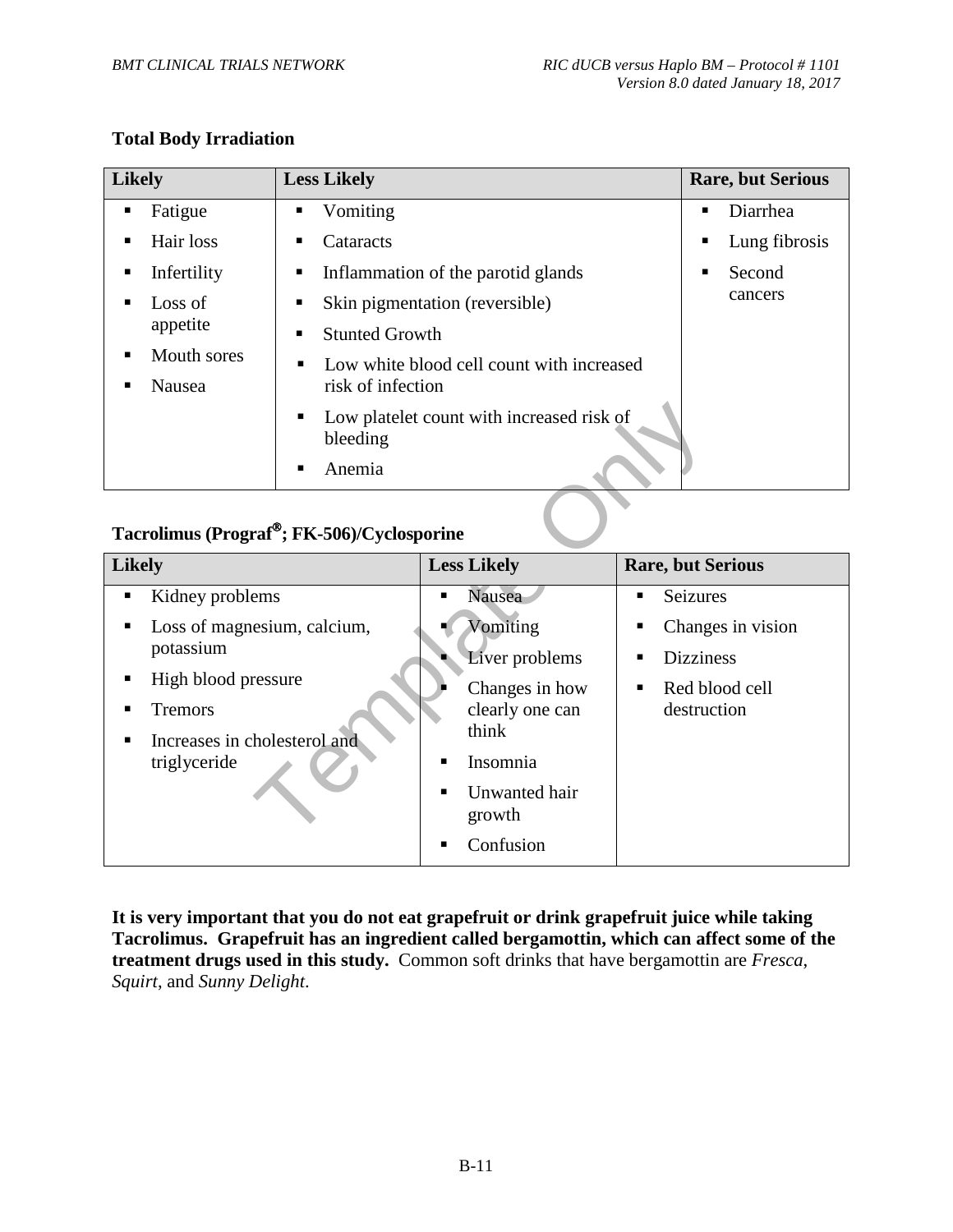#### Risks and Toxicities Related to Transplant

The following problems may occur as a result of cord blood or marrow transplant. These risks may occur whether a transplant was done as part of the study or not:

**1. Slow recovery of blood counts.** The red blood cells, white blood cells, and platelets can be slow to recover after blood or marrow transplant. Until your blood counts recover, you will need blood and platelet transfusions, and will be at risk for bleeding and infections. To speed the recovery of the white cells as much as possible you will receive Filgrastim.

**2. Graft failure.** The cord blood or bone marrow stem cells (the "graft") may fail to grow inside your body. Past experience suggests that there can be up to a 10-15% chance of graft failure. If graft failure occurs, this may result in low blood counts for a long period of time. If your counts do not recover, you may need to receive a second transplant. Graft failure can be fatal.

**3. Graft-Versus-Host Disease (GVHD).**

GVHD results from the bone marrow or cord blood cells in the graft recognizing your body as foreign and attacking it. In most cases, GVHD can be successfully treated. Sometimes GVHD is severe or difficult to treat and may lead to death. You will be watched closely for this complication and given drugs to prevent and/or treat it.

Acute GVHD may produce skin rash, nausea, vomiting, diarrhea, abdominal pain, abnormalities of liver function, and an increased risk of infection. Chronic GVHD may produce skin rashes, hair loss, thickened dry skin, dry eyes, dry mouth, liver disease, weight loss, diarrhea, and an increased risk of infection. To confirm the diagnosis of acute

or chronic GVHD, you may be asked to have a biopsy (a small sample of your tissue to look at under the microscope) of your skin, gut, or, rarely, your liver.

**4. Other complications.** Other complications may include:

- **a. Damage to the vital organs in your body.** The transplant could cause problems in any body organ such as the heart, lungs, liver, gut, kidneys and bladder, or brain. The kidneys and the liver are most likely to be damaged. Some patients will experience serious lung problems from infections or the chemotherapy and radiation.
- dead blood and platelet heart, lungs, liver, gut, kingthend the article of the risk for bleeding the recovery of the speed the recovery of the speed the recovery of the specifies will experience the cord blood or bone of t **b. Serious infections.** Full and complete recovery of your immune system may take many months. During this time, there is an increased risk of infections. You will be prescribed certain drugs to reduce the chance of those infections. However, these treatments do not always work. If you have an infection, you may have to stay in the hospital longer or be rehospitalized after transplant. Although most infections can be successfully treated, some infections may result in death.
	- **c. Relapse of disease or a new blood cancer.** Your leukemia or lymphoma may come back even if the transplant is initially successful. In rare cases, a new blood cancer may develop from the donor cells. Cyclophosphamide can cause damage to blood cells, which may result in a blood cancer such as myelodysplastic syndrome (MDS) or acute myeloid leukemia (AML). The blood cancer usually develops 2-10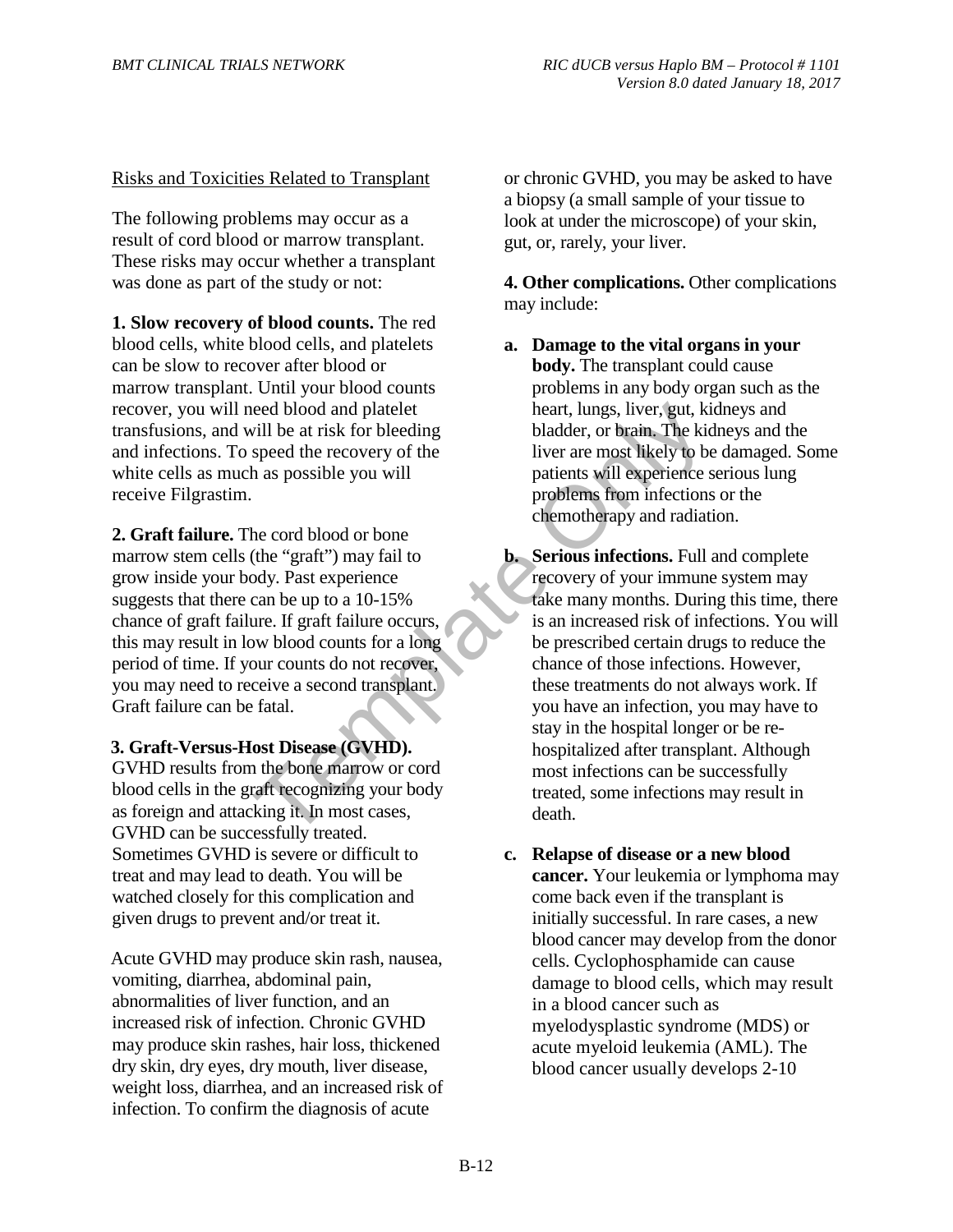years after treatment, or 6 years on average.

The risk of developing a new blood cancer after allogeneic blood or marrow transplant is probably less than 2%. However, if you receive bone marrow, your donor's marrow is exposed to the chemotherapy drug, cyclophosphamide, after the transplant. There is a risk that a blood cancer may develop in your donor's blood cells. This risk is unknown, but it may be as high as 5%. If cancer develops in your donor's blood cells, you may require additional treatment with chemotherapy or another blood or marrow transplant.

- **d. Risk to the unborn.** The treatments in this study have not been proven to be safe at any stage of pregnancy. Therefore, if you are pregnant or nursing, you are not eligible for this study. Women who can become pregnant must refrain from all acts of vaginal sex (abstinence) or use two forms of effective birth control while receiving chemotherapy, TBI, and drugs to prevent GVHD. Effective birth control is defined as the following:
	- 1. Consistent use of birth control pills
	- 2. Injectable birth control methods (Depo-Provera, Norplant)
	- 3. Tubal sterilization or male partner who has undergone a vasectomy
	- 4. Placement of an IUD (intrauterine device)
	- 5. Use of a diaphragm with contraceptive jelly and/or condoms with contraceptive foam every time you have sex.

#### Reproductive Risks

The drugs used in this research study may damage your reproductive organs, affect your ability to have children or possibly cause birth defects if you take them while you are pregnant. It is important that a woman is not pregnant or breast-feeding and does not become pregnant during the course of the study.

Fraction of School and Marinet School and Marinet School and Marinet Chemotherapy or another and discuss ways to prevent pregnant through puberty may find the menstual cycle becomes irrepresent to be safely and the menstua If you are a woman and can become pregnant, you will need to take a pregnancy test before you start the study. You should discuss ways to prevent pregnancy while you are in the study. Women who have gone through puberty may find that their menstrual cycle becomes irregular or stops permanently. This does not mean that you cannot become pregnant. You must still use two effective methods of birth control or abstinence during your transplant and continue until you are finished with your GVHD prevention treatment.

If you are a man, your body may not be able to produce sperm (become sterile). You should talk with your doctor about banking your sperm before having a transplant.

Please check with your doctor to understand more about these risks.

#### Unforeseen Risks

New risks might appear at any time during the study. These risks might be different from what is listed in this Consent Form. We will promptly tell you about new information that may affect your decision to take part in the study. We may learn new things about reduced-intensity transplants that might make you want to stop being in the study. We will let you know if this happens and you can decide if you want to continue in the study.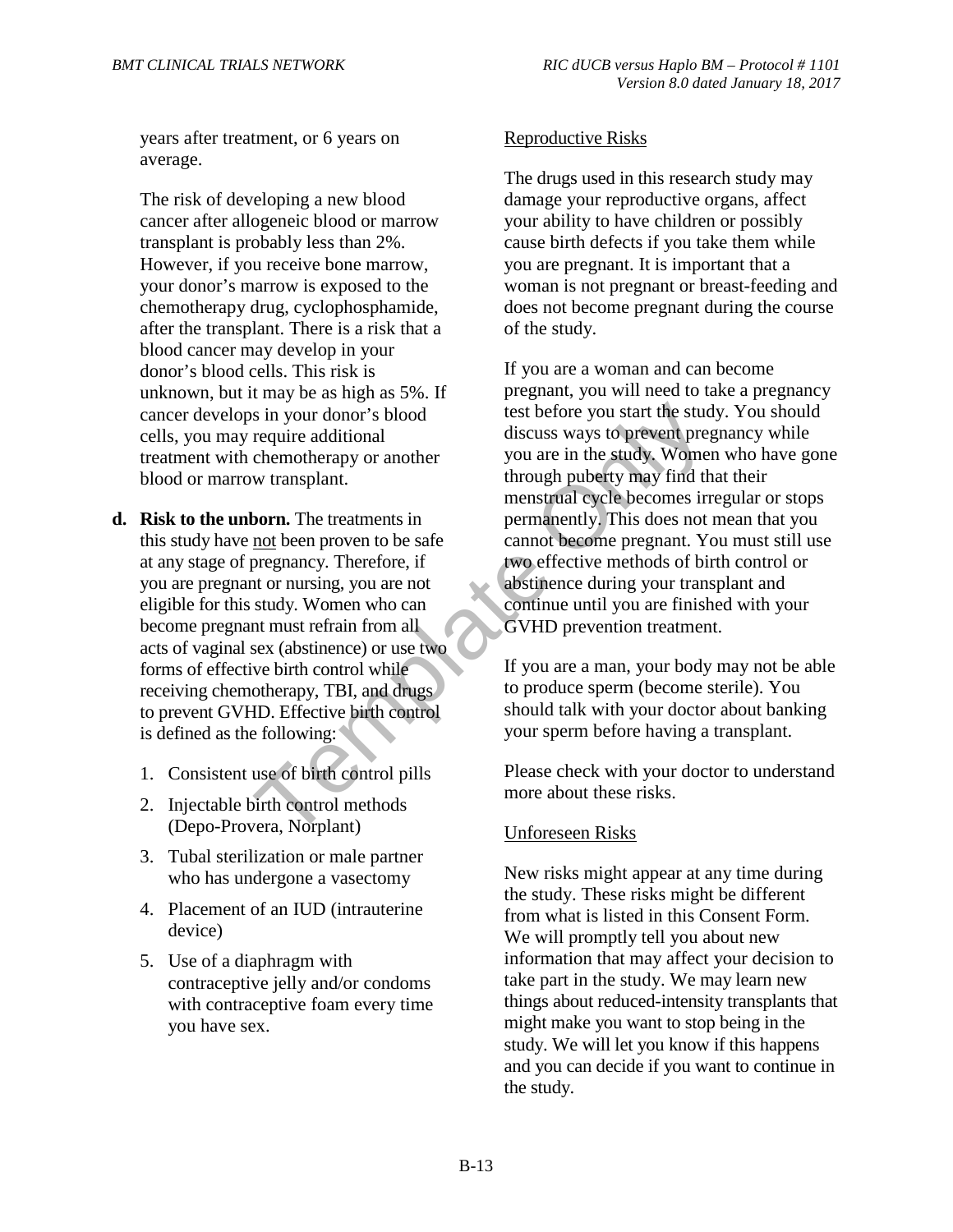Additional Information about MMF

- MMF could be damaging to an unborn baby if you are pregnant or become pregnant while receiving the drug.
- MMF can make birth control pills less effective and increase your chances of becoming pregnant while you are taking it.
- If you could become pregnant, you must use 2 effective forms of birth control or abstinence for 4 weeks before starting MMF, during treatment, and for 6 weeks after stopping MMF.
- In this study, you will be assigned to receive MMF for about 5 weeks, so you should not become pregnant during that

time. If you think you might be pregnant or could be become pregnant during the upcoming 5 weeks, you should not join the study.

#### Other Treatments or Drugs

Some drugs react with each other. It is important to tell the study doctor or staff about any other drugs or treatments you are taking. This includes over-the-counter drugs, vitamins and herbal treatments.

It is also important that you tell the study staff about changes to any of your drugs during the study.

For more information about risks and side effects, ask your study doctor.

## **7. Alternative Treatments**

From that you<br>
ou will be assigned to<br>
ou will be assigned to<br>
for about 5 weeks, so you<br>
ome pregnant during that<br>
For more information about<br>
one pregnant during that<br>
For more information about<br>
effects, ask your study Participation in this study is optional. If you choose not to take part, you may still receive an allogeneic transplant to treat your disease. The treatment and evaluations you would receive could be very similar to what would receive if you join this study.

Your study doctor will talk with you about your options. If you decide not to participate in this study, your medical care will not be affected in any way.

Your other choices may include:

 Treatment with other drugs, radiation, or a combination of drugs and radiation without a transplant

- An allogeneic blood or marrow transplant that is not part of the study, or another type of transplant
- Participation in another clinical trial, if available (check with your doctor)
- No treatment for your blood cancer at this time
- Comfort care

Every treatment option has benefits and risks. Talk with your doctor about your treatment choices before you decide if you will take part in this study.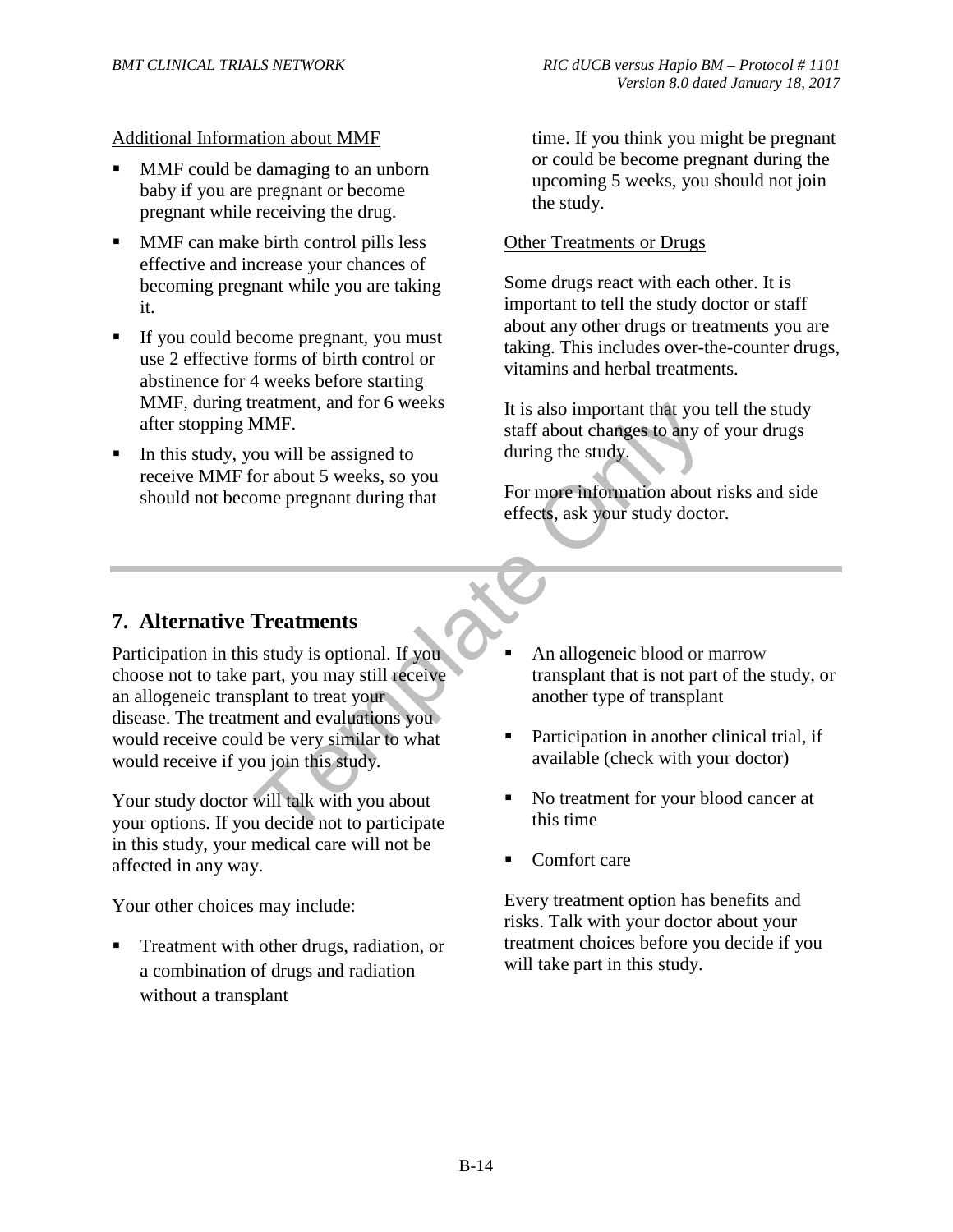## **8. Possible Benefits**

Taking part in this study may or may not make your health better. The information from this study will help doctors learn more about reduced-intensity transplant as a treatment for people with a blood cancer and who have a mismatched donor. This information could help people with a blood cancer who may need a transplant in the future.

## **9. New Information Available During the Study**

**Example 18 Available During the Study**<br>
the study doctors may learn<br>
If this happens, the study do<br>
bout the study. If this happens,<br>
f the study. If this happens,<br>
sout the new information.<br>
In may mean that you can<br>
in During this study, the study doctors may learn new information about the study drug or the risks and benefits of the study. If this happens, they will tell you about the new information. The new information may mean that you can no longer take part in the study, or that you may not want to continue in the study.

If this happens, the study doctor will stop your participation and will offer you all available care to meet your needs and medical conditions.

## **10. Privacy, Confidentiality and Use of Information**

Your confidentiality is one of our main concerns. We will do our best to make sure that the personal information in your medical record is kept private. However, we cannot guarantee total privacy. All your medical and demographic (such as race and ethnicity, gender and household income) information will be kept private and confidential. *(Name of Transplant Center)* and the organizations listed below will not disclose your participation by any means of communication to any person or organization, except by your written request,

or permission, or unless required by federal, state or local laws, or regulatory agencies.

Individuals authorized by the organizations below will have access to your research and medical information. They may use this information for inspections or audits to study the outcomes of your treatment. In agreeing to participate, you consent to such inspections and to the copying of parts of your records, if required by these organizations.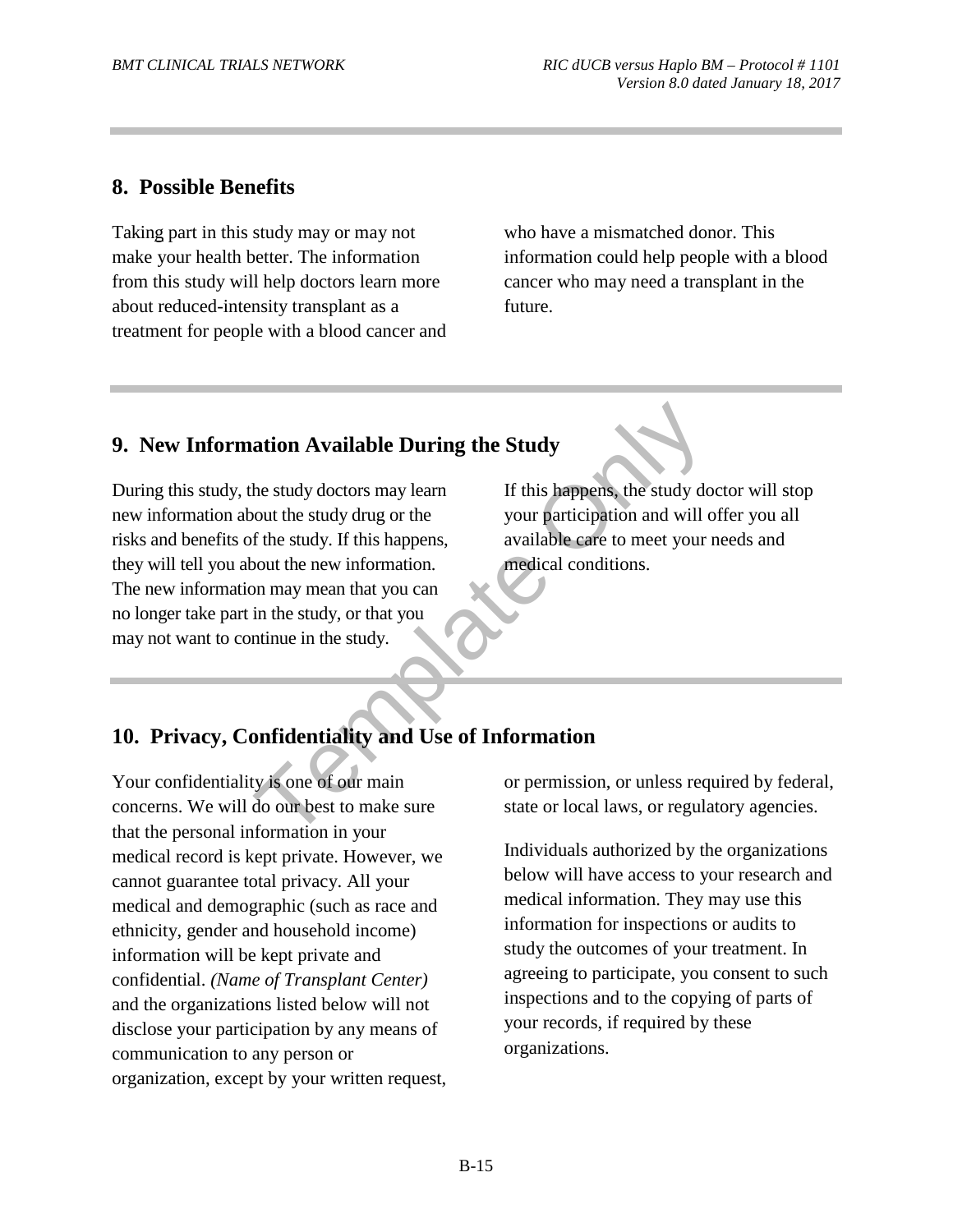We may give out your personal information if required by law. If information from this study is published or presented at scientific meetings, your name and other personal information will not be used.

Information about your transplant from your original medical records may be seen or sent to national and international transplant registries, including:

- /Institution/
- The National Institutes of Health (NIH)
- The National Heart, Lung, and Blood Institute (NHLBI)
- The National Cancer Institute (NCI)
- Office of Human Research Protection (OHRP)
- The Food and Drug Administration (FDA)
- **Institutional Review Boards (IRBs)** responsible for this study

## **11. Ending Your Participation**

The study doctor or the study sponsor may stop the study at any time, and we may ask you to leave the study. If we ask you to leave the study, the reasons will be discussed with you. Possible reasons to end your participation in this study include:

• You do not meet the study requirements.

- Data and Safety Monitoring Board (DSMB), not part of /Institution/
- Blood and Marrow Transplant Clinical Trials Network (BMT CTN), including the Center for International Blood and Marrow Transplant Research (CIBMTR), the National Marrow Donor Program (NMDP) and the EMMES Corporation who are coordinating the studies of the BMT CTN
- Study investigators

Fittutes of Health (NIH)<br>
art, Lung, and Blood<br>
(h)<br>
A description of this clinical<br>
available on *http://www.Clin*<br>
as required by U.S. Law. Th<br>
not include information that<br>
you. At most, the Web site view<br>
1 Research Pr A description of this clinical trial will be available on *http://www.ClinicalTrials.gov*, as required by U.S. Law. This Web site will not include information that can identify you. At most, the Web site will include a summary of the results. You can search this Web site at any time.

For questions about access to your medical records, please contact /name/ at /number.

- You need a medical treatment not allowed in this study.
- The study doctor decides that it would be harmful to you to stay in the study.
- You are having serious side effects.
- You become pregnant.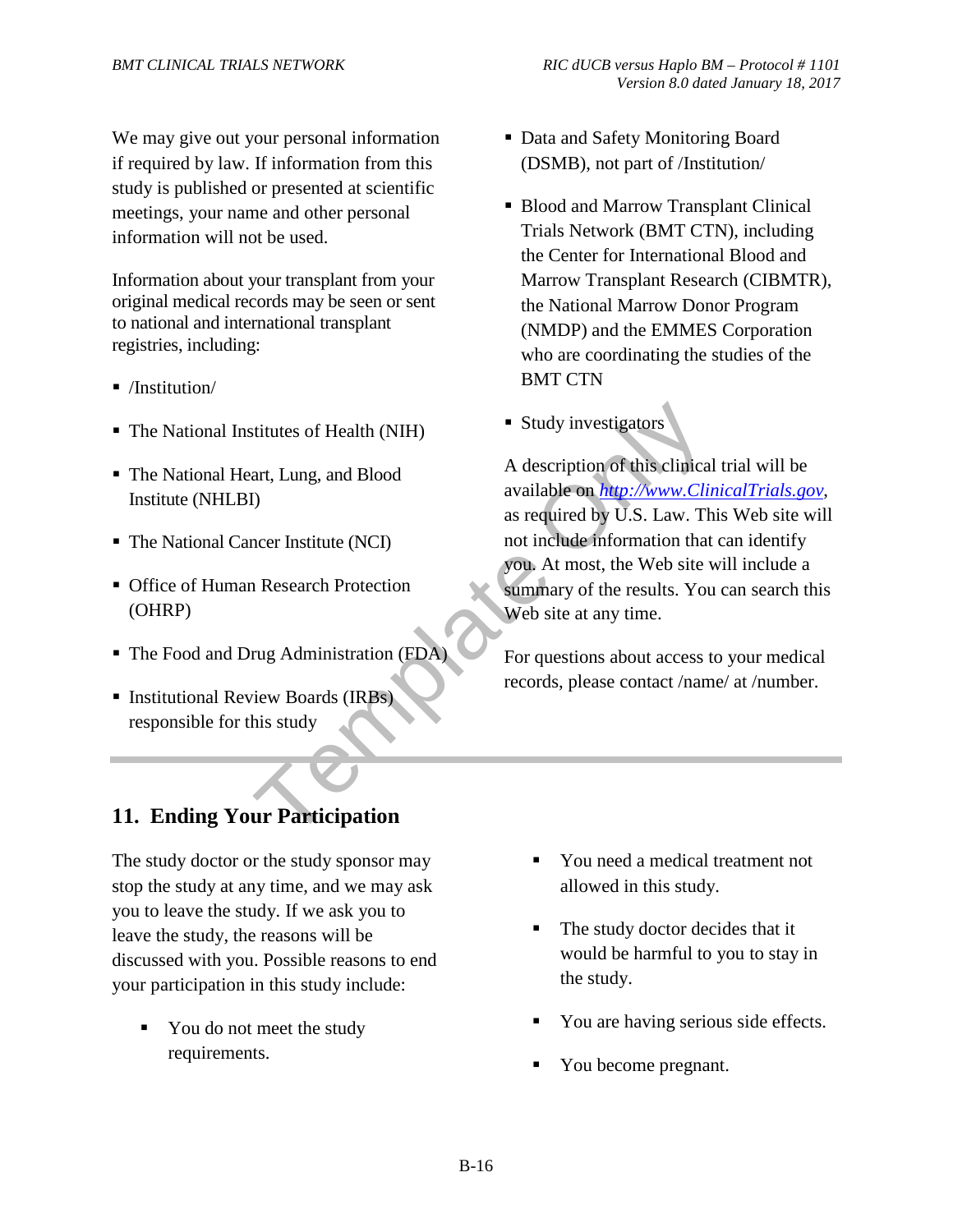- You cannot keep appointments or take study drugs as directed.
- The study is stopped for any reason.

You could have serious health risks if you stop treatment during the conditioning process before you receive your transplant. If you stop taking the immune suppressing drugs (see **Section 6: Risks and Discomforts**) too soon after transplant, your body could reject the donor stem cells or you could develop serious complications and possibly die.

We ask that you talk with the research doctor and your regular doctor before you leave the study. Your doctors will

tell you how to stop safely and talk with you about other treatment choices.

 If you decide to leave this study after the start of treatment, or your doctor asks you to leave the study for medical reasons, you will need to come back to the doctor's office for tests for your safety. Even if you leave the study, the information collected from your participation will be included in the study results, unless you specifically ask that it not be included.

## **12. Physical Injury as a Result of Participation**

be included in the studies of your could<br>cells or you could<br>u talk with the research<br>regular doctor before<br>tudy. Your doctors will<br>**if** your study doctor,<br>ell your study doctor,<br>ell your study doctor,<br>tudy. You and/or your It is important to tell your study doctor, \_\_\_\_\_\_\_\_\_\_\_\_\_\_\_\_\_\_ *[investigator's name(s)]* or study staff if you feel that you have been injured from taking part in this study. You can tell the doctor in person or call him/her at *[telephone number]*.

You will get all available medical treatment if you are injured from taking part in this

study. You and/or your health plan will be charged for this treatment. The study will not pay for medical treatment.

In case you are injured in this study, you do not lose any of your legal rights to receive payment by signing this Consent Form.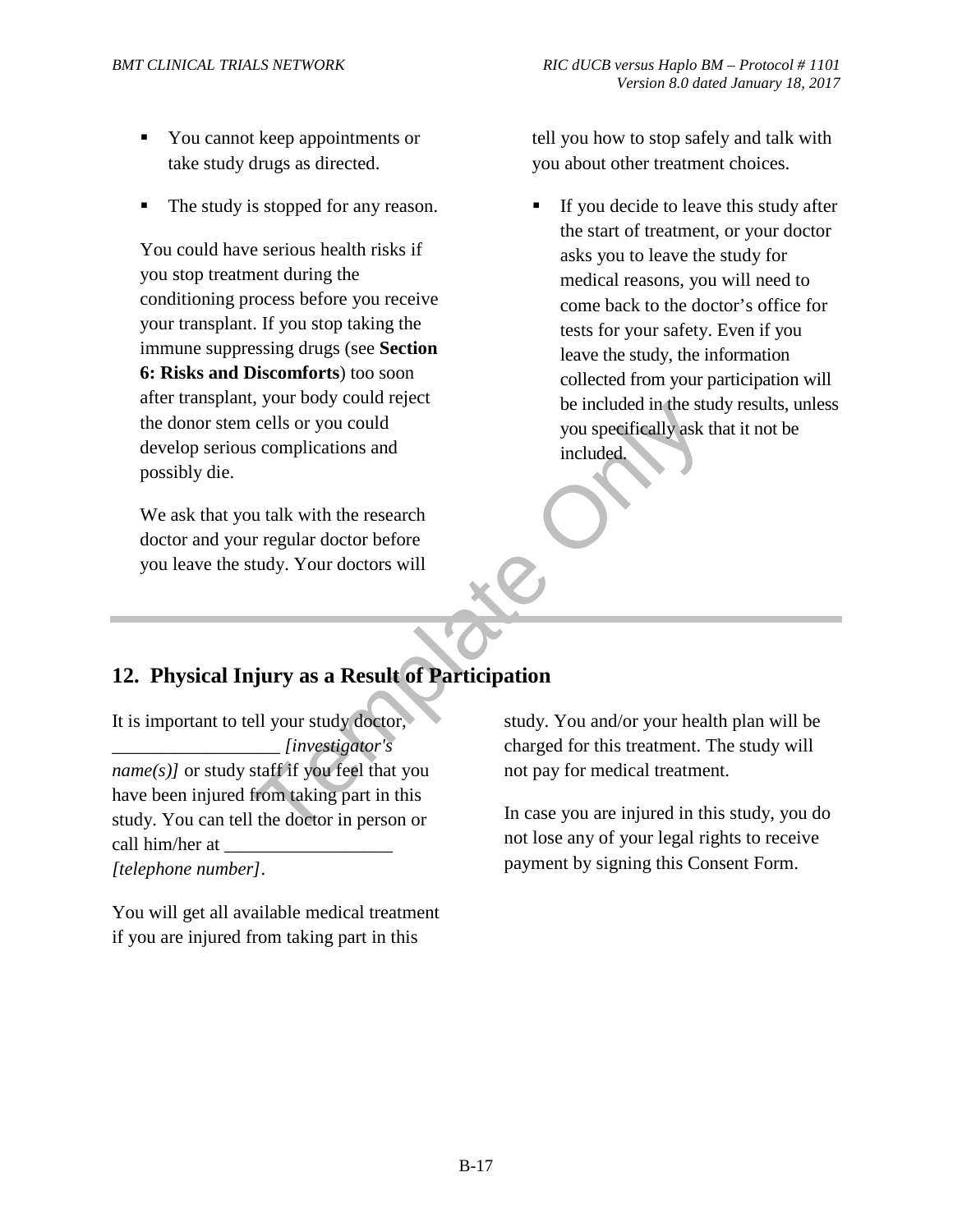## **13. Compensation or Payment**

You will not be paid for taking part in this study. You will not be compensated or reimbursed for any extra costs (for example, travel and meals) from taking part in this study.

#### **14. Costs and Reimbursements**

Most of the visits for this study are standard medical care for your allogeneic transplant and will be billed to your insurance company. You and/or your health plan/insurance company will need to pay for the costs of standard treatment in this study.

Some health plans will not pay these costs for people taking part in studies. Check with your health plan or insurance company to find out if they will pay.

You or your insurance will not be charged for tests that are only done for research on this study.

For questions about your costs, financial responsibilities, and/or medical insurance coverage for your transplant and this study, please contact /Center/ Financial Counselor at /Number/.

For this study are standard<br>
or this study are standard<br>
or allogeneic transplant<br>
or allogeneic transplant<br>
or power insurance company.<br>
alth plan/insurance<br>
to pay for the costs of<br>
in this study.<br>
For more information o For more information on clinical trials and insurance coverage, you can visit the National Cancer Institute's Web site at http://cancer.gov/clinicaltrials/understanding /insurance-coverage. You can print a copy of the "Clinical Trials and Insurance Coverage" information from this Web site.

Another way to get the information is to call 1-800-4**-**CANCER (1-800-422-6237) and ask them to send you a free copy.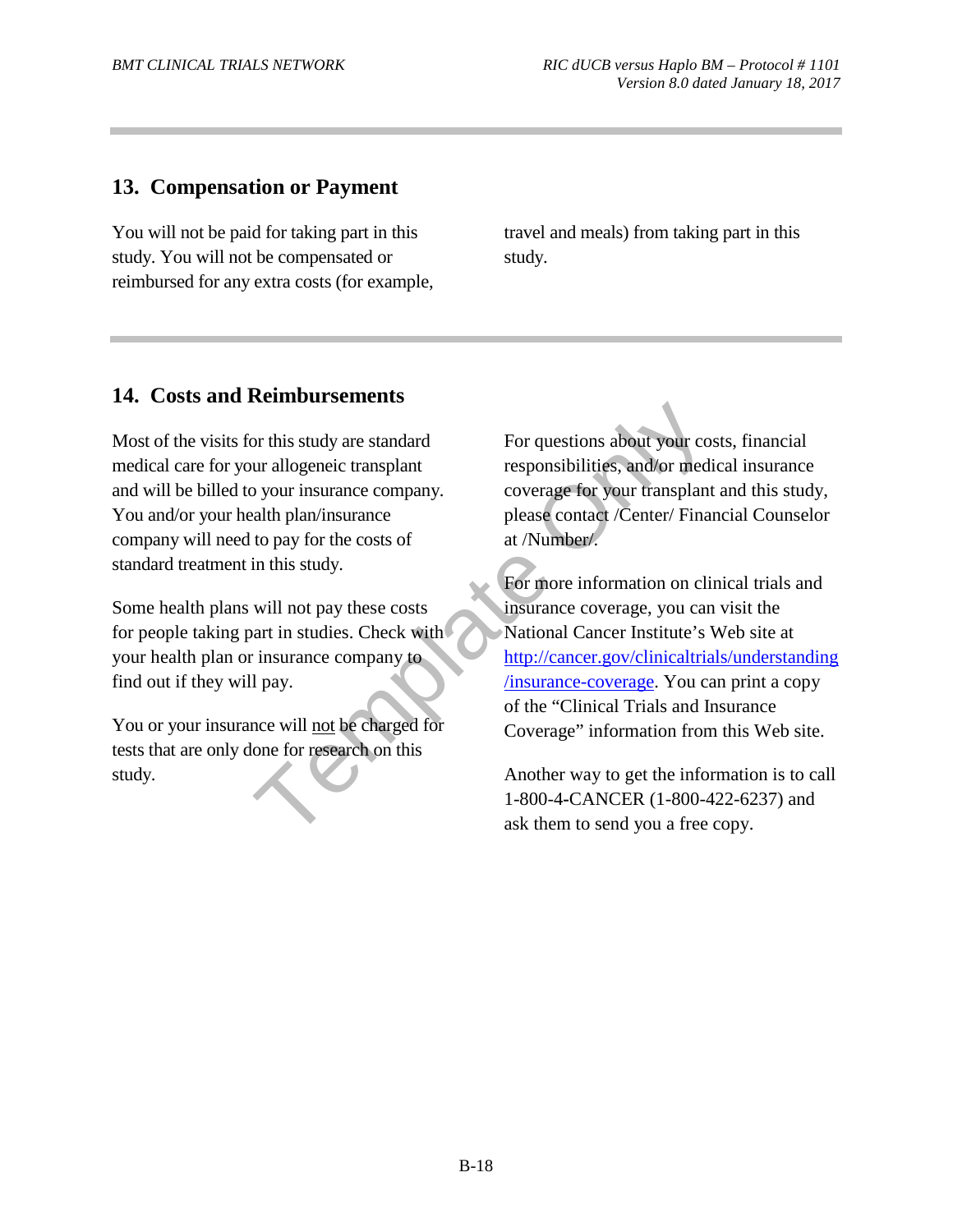## **15. For More Information**

If you need more information about this study, or if you have problems while taking part in this study, you can contact the study

doctor or his/her staff. They can be reached at the telephone numbers listed here:

[Insert name and contact detail]

## **16. Contact Someone about Your Rights**

If you wish to speak to someone not directly involved in the study, or if you have any complaints about the project, or any questions about your rights as a research participant, then you may contact:

[Insert appropriate contact details]

The ethical aspects of this research study have been reviewed and approved by [name of IRB].

meone about Your Rights<br>
k to someone not directly<br>
The ethical aspects of this res<br>
by, or if you have any<br>
been reviewed and approved<br>
are project, or any questions<br>
RB].<br>
s a research participant,<br>
For questions about y For questions about your rights while taking part in this study, call the [name] of center] Institutional Review Board (a group of people who review the research to protect your rights) at (telephone number)*.* 

#### **17. Cost-effectiveness Research**

**Study purpose:** The study doctors want to learn more about the costs of the two types of transplant that are being tested in the larger transplant study: 1) partially matched units of unrelated cord blood and 2) family donors who are a partial match. This research will help doctors know which type of transplant is more cost effective.

**Lead study doctor:** Scott Ramsey of the Fred Hutchinson Cancer Research Center in Seattle is the lead study doctor for the costeffectiveness research. Dr. Ramsey is a medical doctor and well-known health economist.

**Your health insurance and out-of-pocket medical costs:** If you agree to join this study, we will ask for the following information about your health insurance:

1) Type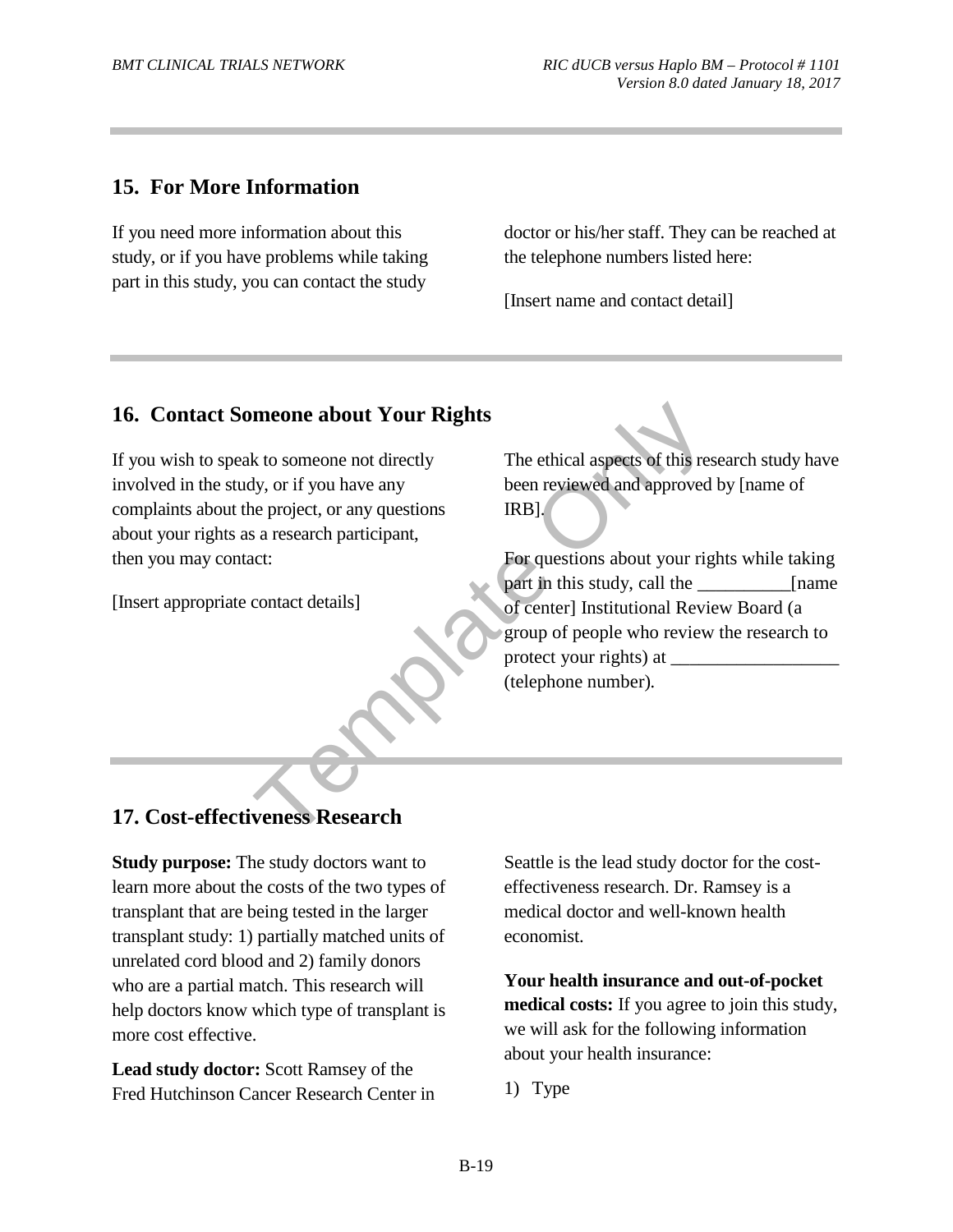- 2) Provider
- 3) Policy number
- 4) Group number
- 5) Policy holder's name and date of birth

We will also want to know about your out-ofpocket transplant costs (costs not covered by your insurance). The out-of-pocket costs you and your family have to cover are important in understanding the overall cost of transplant, so we want to collect information this information as well. For example, we want to know how much you spend on:

- 1) Medical costs (for example, co-pays, prescriptions)
- 2) Travel and lodging
- 3) Cost of time away from work for both you and your caregivers (family and friends).

Your health insurance and out-of-pocket information is called the 'study data' in this consent form.

**How we will use your health insurance information:** After you have finished the transplant study, we will use your insurance information to learn about the reimbursements your health insurer made and calculate the cost of your transplant. Illness and transplant-related costs happen before the transplant and go on for many years after, so we want to collect reimbursement information for the 12 months before your transplant, and for the 2 years following.

**Privacy, confidentiality and use of information:** Only the study doctors at the Fred Hutchinson Cancer Research Center will have access to your health insurance and out-of-pocket cost information (study data). To maintain your confidentiality, we will not link your name to the study data. Also, all of the study doctors signed a confidentiality agreement and promised to keep electronic data protected under passwords and physical data (paper or other media such as CDs) in secure facilities (for example, on-campus locked offices and locked filing cabinets).

EXERCT: The overall cost of the secure facilities (for example and to collect information<br>
well. For example, we<br>
much you spend on:<br>
for example, co-pays,<br>
for example, co-pays,<br>  $\frac{1}{2}$  collecting the study data:<br>  $\frac{$ **Collecting the study data:** We will collect your health insurance and out-of-pocket information using an online questionnaire and diary. You will get a user ID number and password to log on to the system. The system was designed to be very user friendly, but we will help you with the online questionnaire and diary over the phone if needed. We will also send email reminders. The option to complete a mail-out survey will also be available.

As stated above, we will collect reimbursement information starting 12 months before your transplant until 2 years after.

We will collect out-of-pocket costs 1 month after your transplant, and again 4 and 7 months after your transplant date. We think each online entry will take between 5 and 25 minutes, but this depends on how much information there is to enter.

**Help from your caregiver(s):** We ask that you give us the name(s) and contact information of your main caregiver(s). This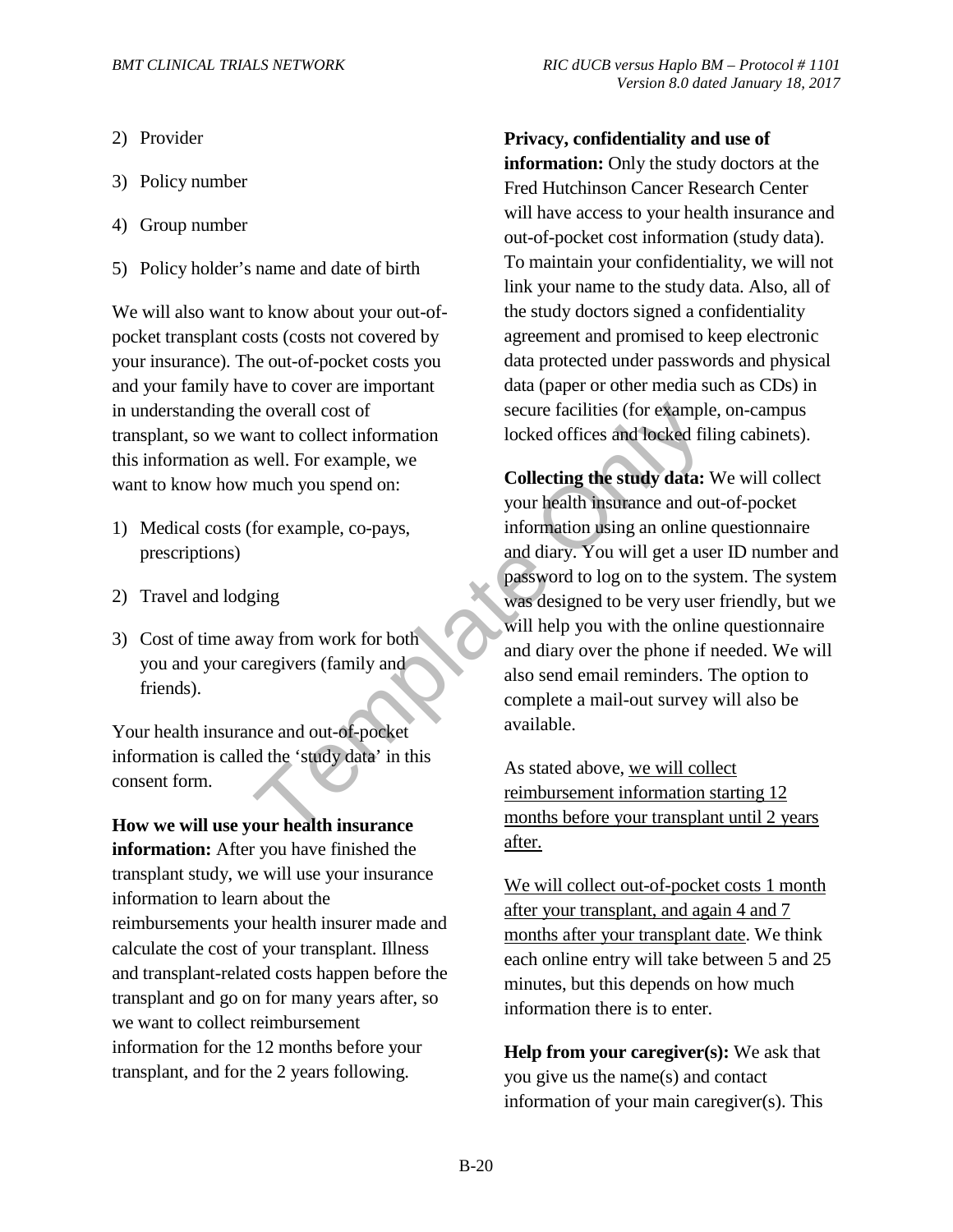may be your spouse, partner, parent, adult child or sibling, and friends. You may not feel like using the online diary when you're recovering from your transplant, so we ask that your caregiver(s) help enter this information

We also want to know the time your caregiver(s) spend caring for you after your transplant and the time they spend away from work or school.

Be sure to talk to your caregiver(s) about this study and get their permission before giving us their name and contact information. If you give us the name of your caregiver(s), we will explain the study to them and what they would need to do. They will also get their own consent form to participate in this study.

**Risks to participating:** The risks to participating in the cost-effectiveness study are small. We will make every effort to keep your health insurance and out-of-pocket cost information private. We will only use this data to get reimbursement information. A

possible risk is the loss of confidentiality about your medical information, but the chance of this happening is very small.

**Payment and costs:** You will not get paid for participating in this study. You will not be charged for taking part in this study.

If you provide out-of-pocket costs, we will give you a summary of these costs at the end of the study. This may be helpful information for tax reporting.

#### **Right to ask questions and/or withdraw:**

our caregiver(s) about this<br>
permission before giving<br>
contact information. If you<br>
f your caregiver(s), we<br>
dy to them and what they<br>
they will also get their<br>
to participate in this study.<br>
they will also get their<br>
to p You do not have to be part of the costeffectiveness research study. Your involvement is totally voluntary and deciding not to be part of this study will not affect the medical care or services you are receiving. You can also leave the study at any time.

**For more information:** Jordan Steelquist, Fred Hutchinson Cancer Research Center, Seattle (206)-267-7438 or email:jsteelqu@fredhutch.org.

## **18. Blood Samples for Research (Optional)**

This section of the informed consent form is about future research studies that will use blood samples from people who are taking part in the main study. You may choose to give blood samples for these future research studies if you want to. You can still be a part of the main study even if you say 'no' to give blood samples for future research studies.

There are no major risks associated with drawing blood. Having your blood drawn can be uncomfortable and can sometimes cause a bruise. In rare cases, a blood draw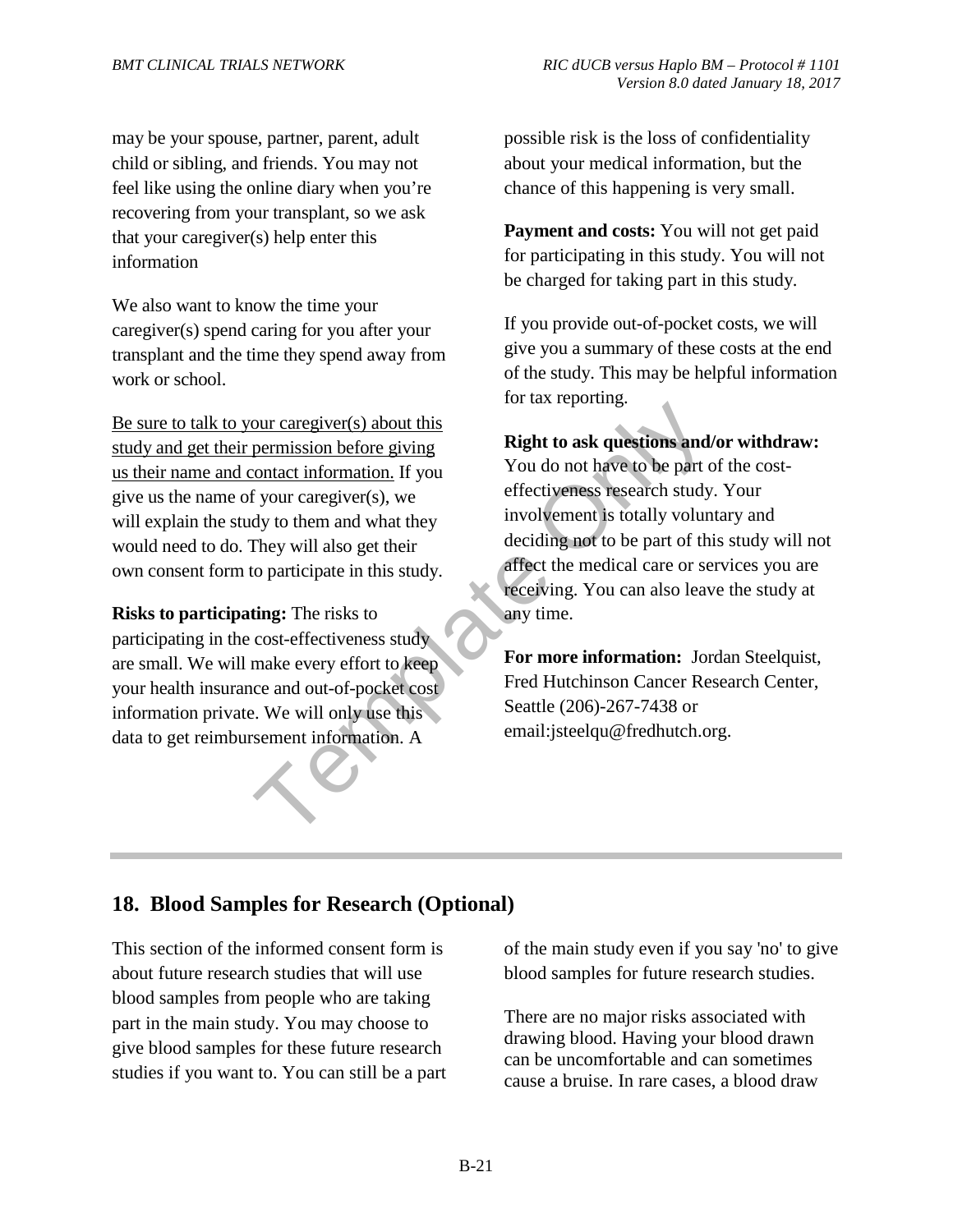can cause fainting. Only trained people will draw your blood.

If you agree to provide blood samples, here is what will happen:

- a.) We will collect five extra blood samples at the same time you have routine blood tests done. The amount of blood collected from you is about 4 tablespoons (50mL) each time. If you weigh less than 50 kg, the amount of blood collected will be based on your weight (1 mL per kg).
- b.) We will collect samples at five different dates in the study: Prior to transplant, Day 28, Day 56, Day 180, and Day 365.
- c.) The blood samples will be sent to the BMT CTN Repository for processing and storage. A repository is a place that protects, stores and sends out samples for approved research studies. All research samples will be given a bar code that cannot be linked to your name or other identifying information by future researchers testing your samples.
- d.) Samples stored in the Repository will be used mainly by clinicians and researchers in the BMT CTN network. In the future, the unused research samples and clinical information will be made available outside of this network.
- e.) Researchers can apply to study the materials stored in the Repository. The BMT CTN Steering Committee and/or the BMT CTN Executive Committee must approve each request before they

will share samples or information with researchers. This is to make sure that the investigators requesting the samples are qualified, and that the research is of high quality.

f.) DNA from your stored blood samples might be used in genome-wide association (GWA) studies for a future project either done or supported by the National Institutes of Health (NIH). Genome-wide association studies are a way for scientists to find genes that have a role in human disease or treatment. Each study can look at hundreds of thousands of genetic changes at the same time

For the Bendington of the Repository will be the Repository will be the total of Day 365.<br>
The Sach study can look at have associated the samples at five different Each study can look at have a second to the pository for p If your coded samples are used in such a study, the researcher is required to add your test results and sample information into a shared, public research database. This public database is called the NIH Genotype and Phenotype Database and it is managed by the National Center for Biotechnology Information (NCBI). The NCBI will never have any information that would identify you, or link you to your information or research samples.

> Some general things you should know about letting us store your blood samples for research are:

- We will only store samples from people who give us permission.
- Research is meant to gain knowledge that my help people in the future. You will not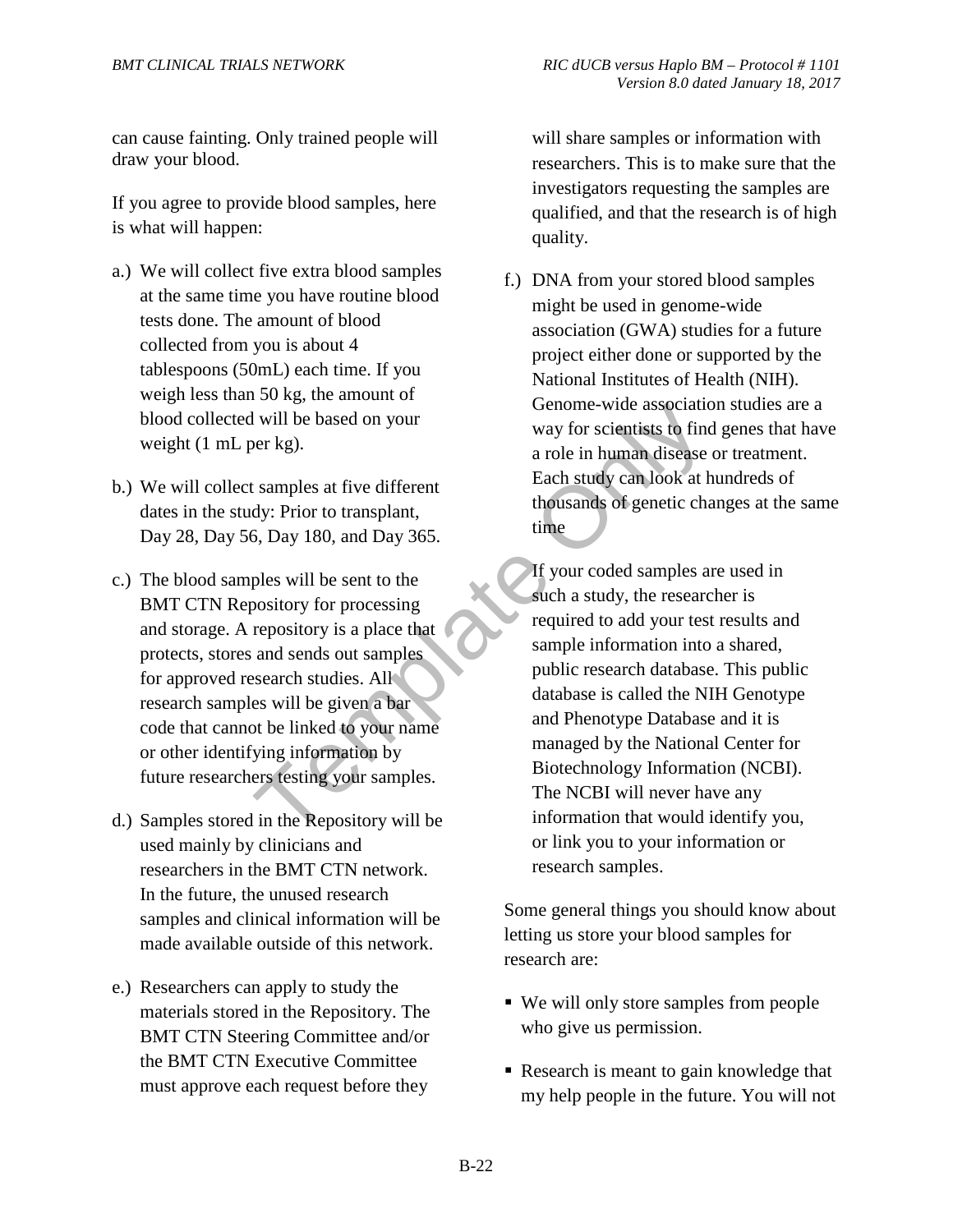get any direct benefit from taking part. Additionally, you or your doctor will not be given results and they will not be added to your medical record.

- $\blacksquare$  A possible risk is the loss of confidentiality about your medical information. We will use safety measures with both your samples and clinical information to make sure that your personal information will be kept private. The chance that this information will be given to someone else is extremely small.
- Your blood will be used only for research and will not be sold. The research done with your blood may help to develop new products in the future. You will not get

paid for any samples or for any products that may be developed from current or future research.

#### **You can change your mind at any time about allowing us to use your samples and health information for research**.

this information will be<br>
e else is extremely small.<br>
e else is extremely small.<br>
first page of this form. How<br>
be used only for research<br>
old. The research done<br>
may help to develop new<br>
taken back or destroyed.<br>
tuture. We ask that you contact [Principal Investigator] in writing and let him/her know you do not want us to use your research samples or health information for research. His/her mailing address is on the first page of this form. However, samples and information that have already been shared with other researchers cannot be taken back or destroyed.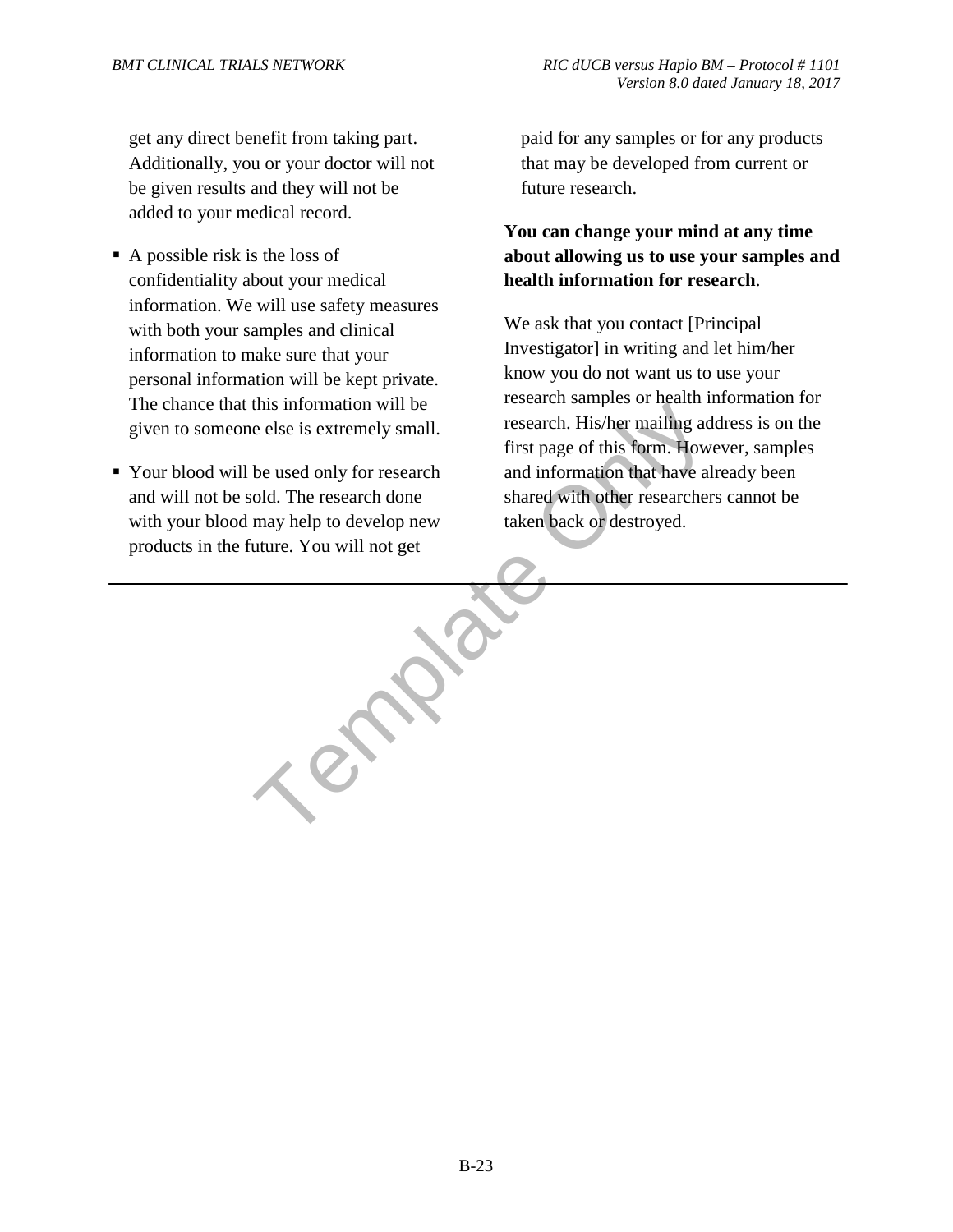## **Health Insurance Portability and Accountability Act 1 (HIPAA<sup>1</sup> ) Authorization to use and disclose research purpose**

#### **A. Purpose:**

As a research participant, I authorize the Principal Investigators and the researcher's staff to use and disclose my individual health information for the purpose of conducting the research study:

Color entity in the purpose of the purpose of the purpose of the purpose of the purpose of the purpose of the thin the transplantation of Double the all Cord Blood (dUCB) identical Related Bone<br>and Cord Blood (dUCB) in the A Multi-Center, Phase III, Randomized Trial of Reduced Intensity (RIC) Conditioning and Transplantation of Double Unrelated Umbilical Cord Blood (dUCB) versus HLA-Haploidentical Related Bone Marrow for Patients with Hematologic Malignancies

#### **B. Individual Health Information to be Used or Disclosed:**

My individual health information that may be used or disclosed to do this research includes:

- Demographic information (for example: date of birth, sex, weight).
- Medical history (for example: diagnosis, complications with prior treatment).
- Findings from physical exams.

 $\overline{a}$ 

 Laboratory test results obtained at the time of work up and after transplant (for example: blood tests, biopsy results).

#### **C. Parties Who May Disclose My Individual Health Information:**

The researcher and the researcher's staff may collect my individual health information from:

[*List hospitals, clinics or providers from which health care information can be requested*].

#### **D. Parties Who May Receive or Use My Individual Health Information:**

The individual health information disclosed by parties listed in item c and information disclosed by me during the course of the research may be received and used by the following parties:

*Principal Investigator and the researcher's staff*

#### Study Sponsors

- National Heart, Lung, and Blood Institute (NHLBI) and the National Cancer Institute (NCI), both of the National Institutes of Health (NIH),
- Blood and Marrow Transplant Clinical Trials Network (BMT CTN), data and coordinating center
- U.S. government agencies that are responsible for overseeing research such as the Food and Drug Administration

<sup>1</sup> HIPAA is the Health Insurance Portability and Accountability Act of 1996, a federal law related to privacy of health information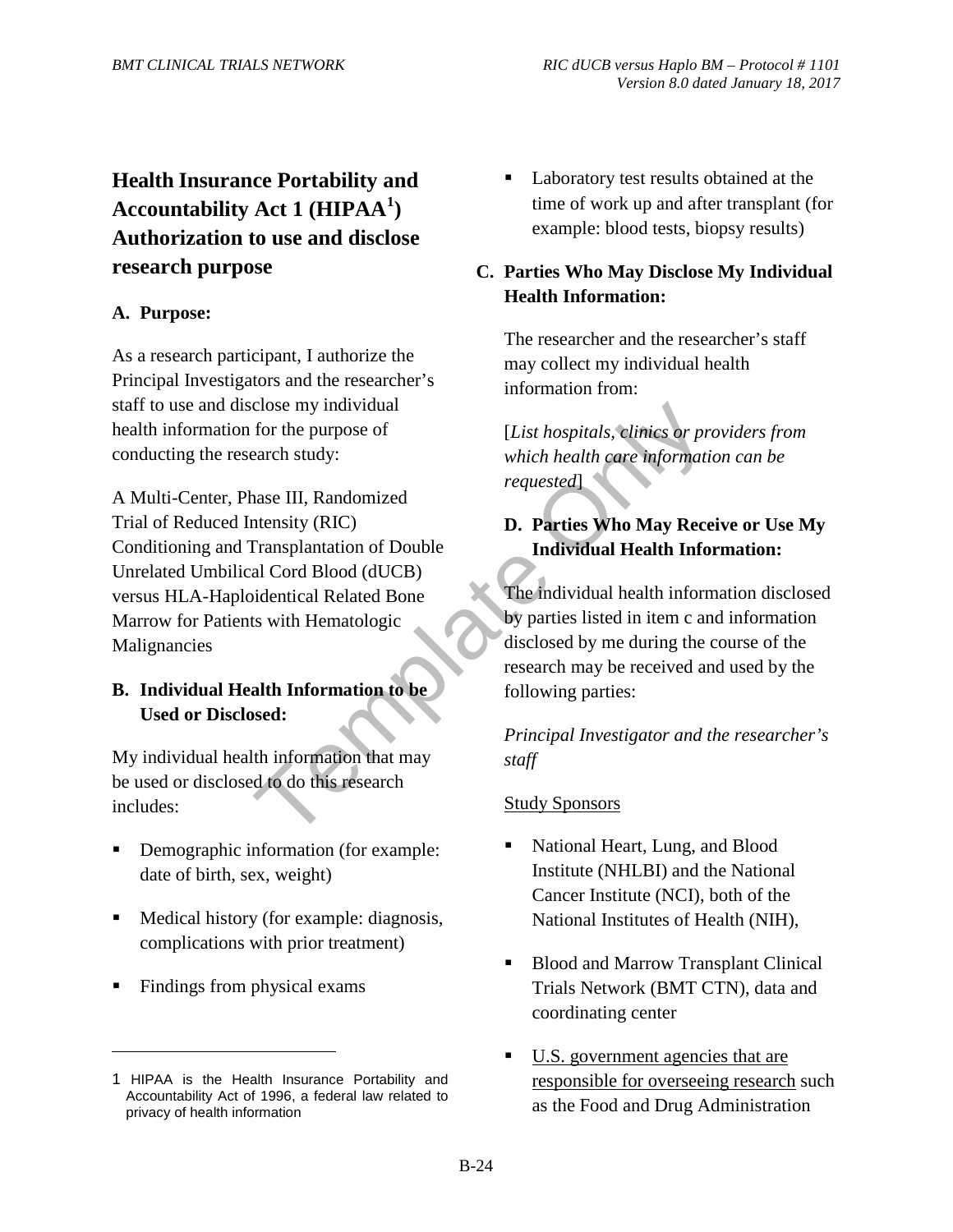(FDA) and the Office of Human Research Protections (OHRP)

U.S. government agencies that are responsible for overseeing public health concerns such as the Centers for Disease Control (CDC) and federal, state and local health departments.

## **E. Right to Refuse to Sign this Authorization:**

I do not have to sign this Authorization. If I decide not to sign the Authorization, I will not be allowed to participate in this study or receive any treatment related to research that is provided through the study.

My decision not to sign this authorization will not affect any other treatment, payment, or enrollment in health plans or eligibility for benefits.

#### **F. Right to Revoke:**

I can change my mind and withdraw this authorization at any time by sending a written notice to the Principal Investigator to inform the researcher of my decision.

If I withdraw this authorization, the researcher may only use and disclose the protected health information already collected for this research study. No further health information about me will be collected by or disclosed to the researcher for this study.

#### **G. Potential for Re-disclosure:**

My individual health information disclosed under this authorization may be subject to re-disclosure outside the research study and no longer protected.

Examples include potential disclosures for law enforcement purposes, mandated reporting or abuse or neglect, judicial proceedings, health oversight activities and public health measures.

## **H. Genetic Information Nondiscrimination Act (GINA)**

EXECUTE: The Authorization, If I<br>
The Authorization, I will<br>
The Authorization, I will<br>
The Authorization Central in this study or<br>
A new federal law (2009), c<br>
Information Nondiscrimination Act<br>
Sign this authorization<br>
S A new federal law (2009), called the Genetic Information Nondiscrimination Act (GINA) generally makes it illegal for health insurance companies, group health plans, and employers of 15 or more persons to discriminate against you based on your genetic information.

Health insurance companies and group health plans may not request your genetic information that we get from this research. This means that they must not use your genetic information when making decisions regarding insurability. Be aware that this new federal law will not protect you against genetic discrimination by companies that sell life insurance, disability insurance, or long-term care insurance.

#### **I. This authorization does not have an expiration date.**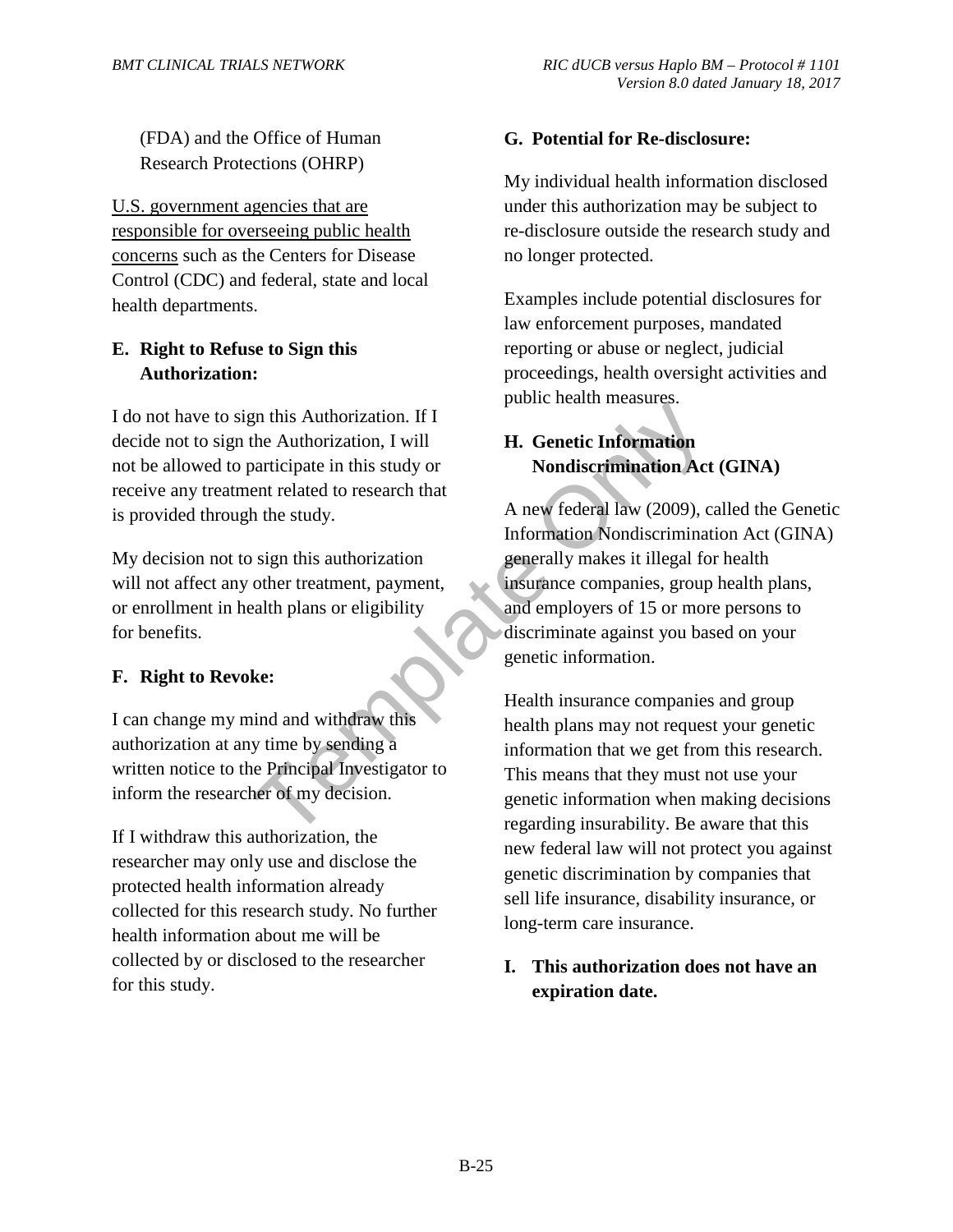**TITLE:** A Multi-Center, Phase III, Randomized Trial of Reduced Intensity (RIC) Conditioning and Transplantation of Double Unrelated Umbilical Cord Blood (dUCB) versus HLA-Haploidentical Related Bone Marrow for Patients with Hematologic Malignancies

#### **PROTOCOL NUMBER:** BMT CTN #1101

#### **CO-INVESTIGATOR:**

Ephraim Fuchs, M.D. Johns Hopkins University 488 Bunting-Blaustein Cancer Research Bldg 1650 Orleans Street, Baltimore, MD 21231 Phone: 410- 955-8143 Email: fuchsep@jhmi.edu

#### **CO-INVESTIGATOR:**

ATOR:<br>
in, M.D.<br>
nnesota Medical Center<br>
reet SE, MMC 286<br>
V 55455<br>
5620<br>
<u>@umn.edu</u><br>
derstood this Consent Form. The nature and purpose of the res<br>
me.<br>
nance to ask questions, and understand the answers I have been<br>
may Claudio Brunstein, M.D. University of Minnesota Medical Center 420 Delaware Street SE, MMC 286 Minneapolis, MN 55455 Phone: 612-624-5620 Email: bruns072@umn.edu

#### **CO-INVESTIGATOR:**

Paul O'Donnell, M.D., Ph.D. Massachusetts General Hospital Cancer **Center** 55 Fruit St, Boston, MA 02141 Phone: 508-274-7430 Email: pvodonnell@mgh.harvard.edu

I have read and understood this Consent Form. The nature and purpose of the research study has been explained to me.

- I have had the chance to ask questions, and understand the answers I have been given. I understand that I may ask questions at any time during the study.
- I freely agree to be a participant in the study.
- I understand that I may not directly benefit from taking part in the study.
- I understand that, while information gained during the study may be published, I will not be identified and my personal results will stay confidential.
- I have had the chance to discuss my participation in this research study with a family member or friend.
- I understand that I can leave this study at any time, and doing so will not affect my current care or prevent me from receiving future treatment.
- I understand that I will be given a copy of this signed consent form.

Participant Name Date

Signature Date

 $\overline{a}$ 

 $\overline{a}$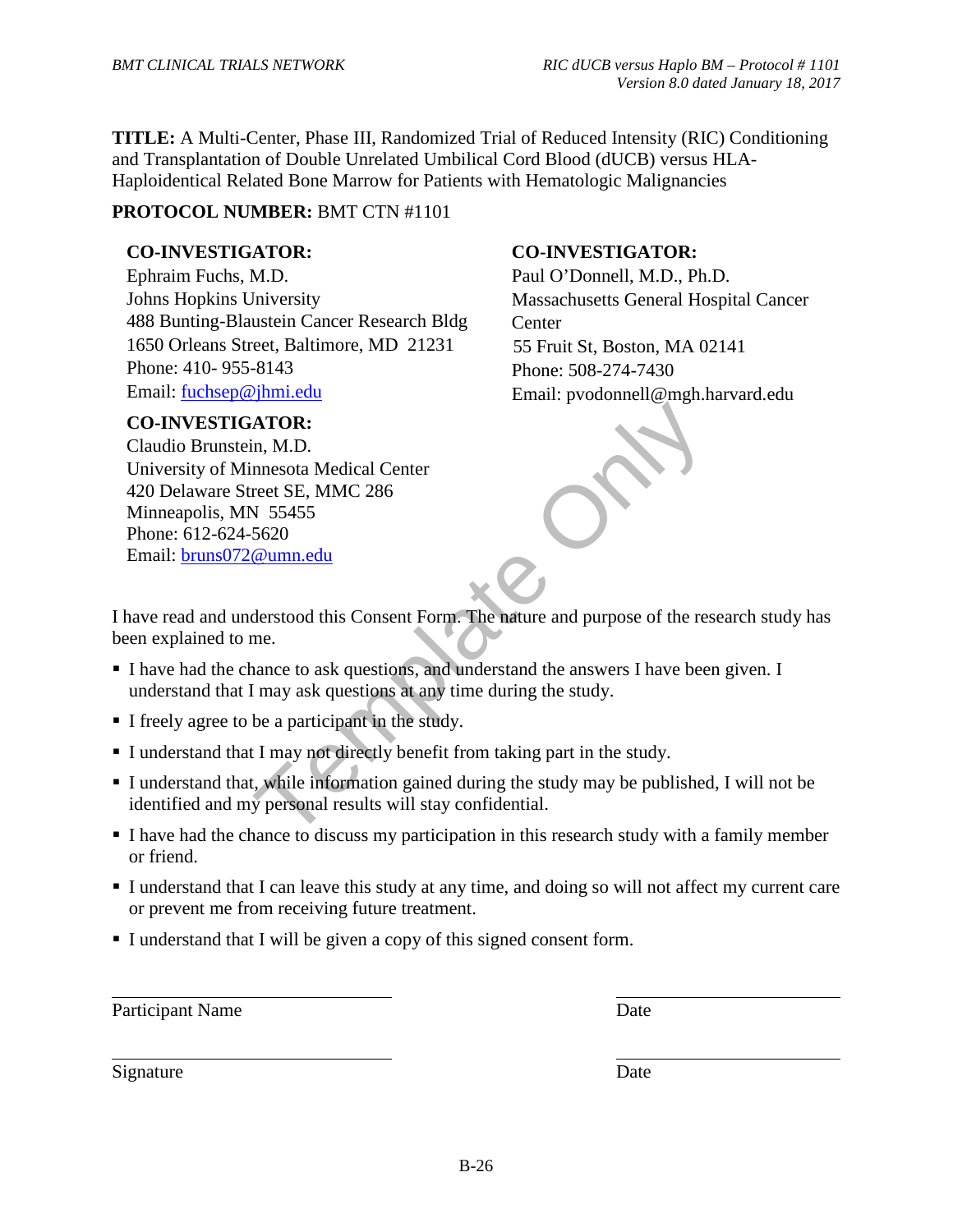#### **Statement of Consent for Cost Effectiveness Research**

The purpose of the cost effectiveness research, the procedures involved, and the risks and benefits have been explained to me. I have asked all the questions I have at this time and I have been told whom to contact if I have more questions. I have been told that I will be given a signed copy of this consent form to keep.

I understand that I do not have to participate in the cost effectiveness research. If I decide to not participate, it will not affect my medical care in any way.

 $\Box$  I agree to be part of the cost-effectiveness research.

 $\Box$  I do not agree to be part of the cost-effectiveness research.

Signature Date

 $\overline{a}$ 

#### **Statement of Consent for Research Samples**

The purpose of storing blood samples, the procedures involved, and the risks and benefits have been explained to me. I have asked all the questions I have at this time and I have been told whom to contact if I have more questions. I have been told that I will be given a signed copy of this consent form to keep.

I understand that I do not have to allow the use of my blood for research. If I decide to not let you store research samples now or in the future, it will not affect my medical care in any way.

Date<br>
sent for Research Samples<br>
ring blood samples, the procedures involved, and the risks and<br>
me. I have asked all the questions I have at this time and I have<br>
if I have more questions. I have been told that I will be I voluntarily agree that my blood and information can be stored indefinitely by the BMT CTN and/or NHLBI Repositories for research to learn about, prevent, or treat health problems. I also understand that my DNA and clinical information may or may not be used in genome-wide association studies.

 $\Box$  I agree to allow my blood samples to be stored for research.

 $\Box$  I do <u>not</u> agree to allow my blood samples to be stored for research.

#### Signature Date

 $\overline{a}$ 

 $\overline{a}$ 

 $\overline{a}$ 

I certify that I have provided a verbal explanation of the details of the research study, including the procedures and risks. I believe the participant has understood the information provided.

Name of Counseling Physician Date

Signature of Counseling Physician Date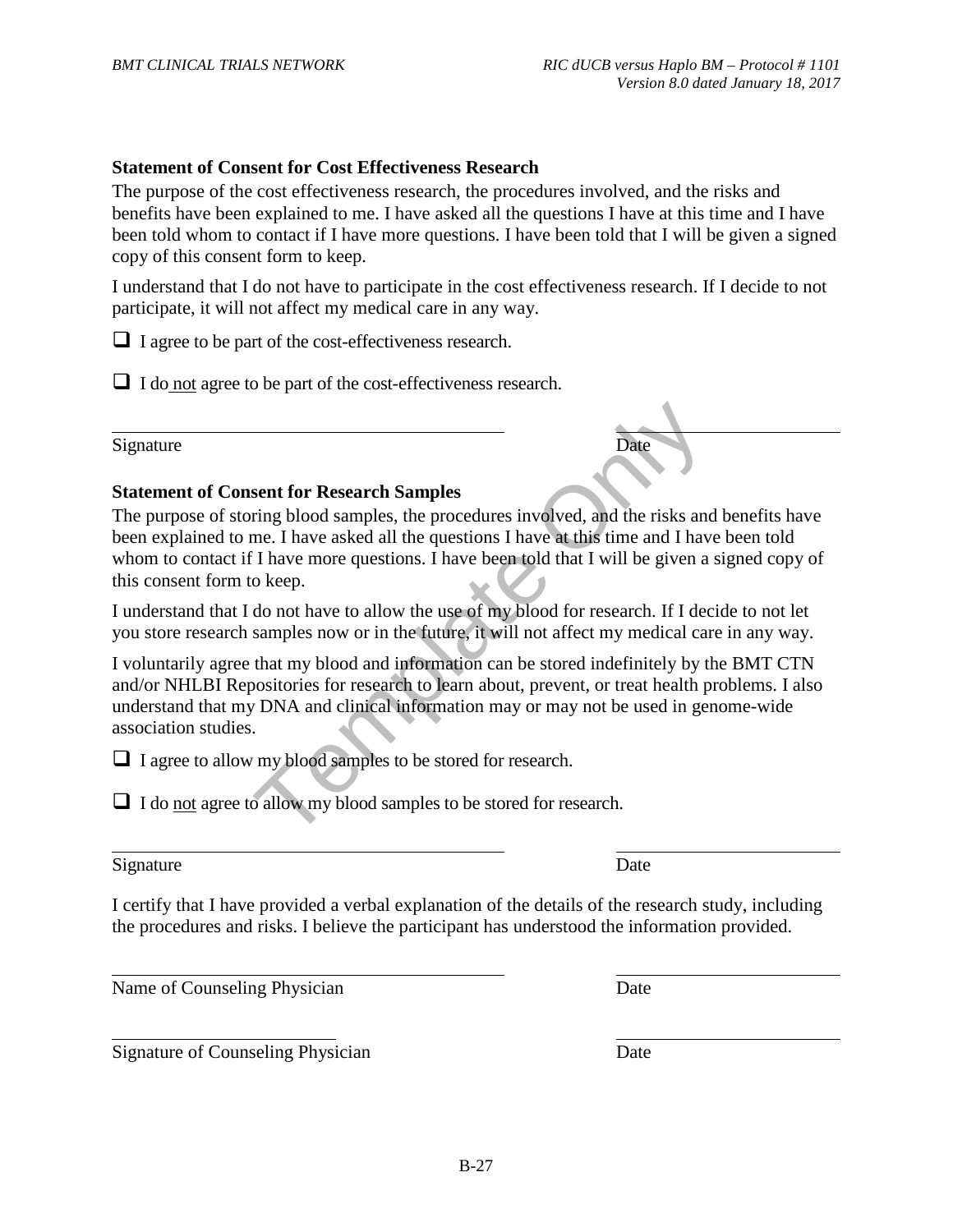## **Donor Informed Consent to Participate in Research**

**A Multi-Center, Phase III, Randomized Trial of Reduced Intensity (RIC) Conditioning and Transplantation of Double Unrelated Umbilical Cord Blood (dUCB) versus HLA-Haploidentical Related Bone Marrow for Patients with Hematologic Malignancies** 

**Your name:** 

| <b>Study Title:</b> | Reduced Intensity (RIC) Conditioning and Transplantation of Double<br>Unrelated Umbilical Cord Blood (dUCB) versus HLA-Haploidentical<br>Related Bone Marrow for Patients with Hematologic Malignancies |
|---------------------|---------------------------------------------------------------------------------------------------------------------------------------------------------------------------------------------------------|
| <b>Protocol:</b>    | <b>BMT CTN #1101</b>                                                                                                                                                                                    |
| Co-Investigator:    | Ephraim Fuchs, M.D.<br><b>Johns Hopkins University</b><br>488 Bunting-Blaustein Cancer Research Building, 1650 Orleans Street<br>Baltimore, MD 21231<br>Phone: 410-955-8143 Email: fuchsep@jhmi.edu     |
| Co-Investigator:    | Paul O'Donnell, M.D., Ph.D.<br>Massachusetts General Hospital Cancer Center 55 Fruit St, Boston, MA<br>012141Phone: 508-274-7430Email: pvodonnell@mgh.harvard.edu                                       |
| Co-Investigator:    | Claudio Brunstein, M.D.<br>University of Minnesota Medical Center<br>420 Delaware Street SE, MMC 286, Minneapolis, MN 55455<br>Phone: 612-624-5620 Email: <b>bruns072@umn.edu</b>                       |
| Transplant Center   |                                                                                                                                                                                                         |

**Transplant Center Investigator: \_\_\_\_\_\_\_\_\_\_\_\_\_\_\_\_\_\_\_\_\_\_\_\_** 

(Insert contact information for PI at your site)

**Sponsor:** The National Institutes of Health (NIH) is sponsoring this study by providing financial support through the Blood and Marrow Transplant Clinical Trials Network (BMT CTN).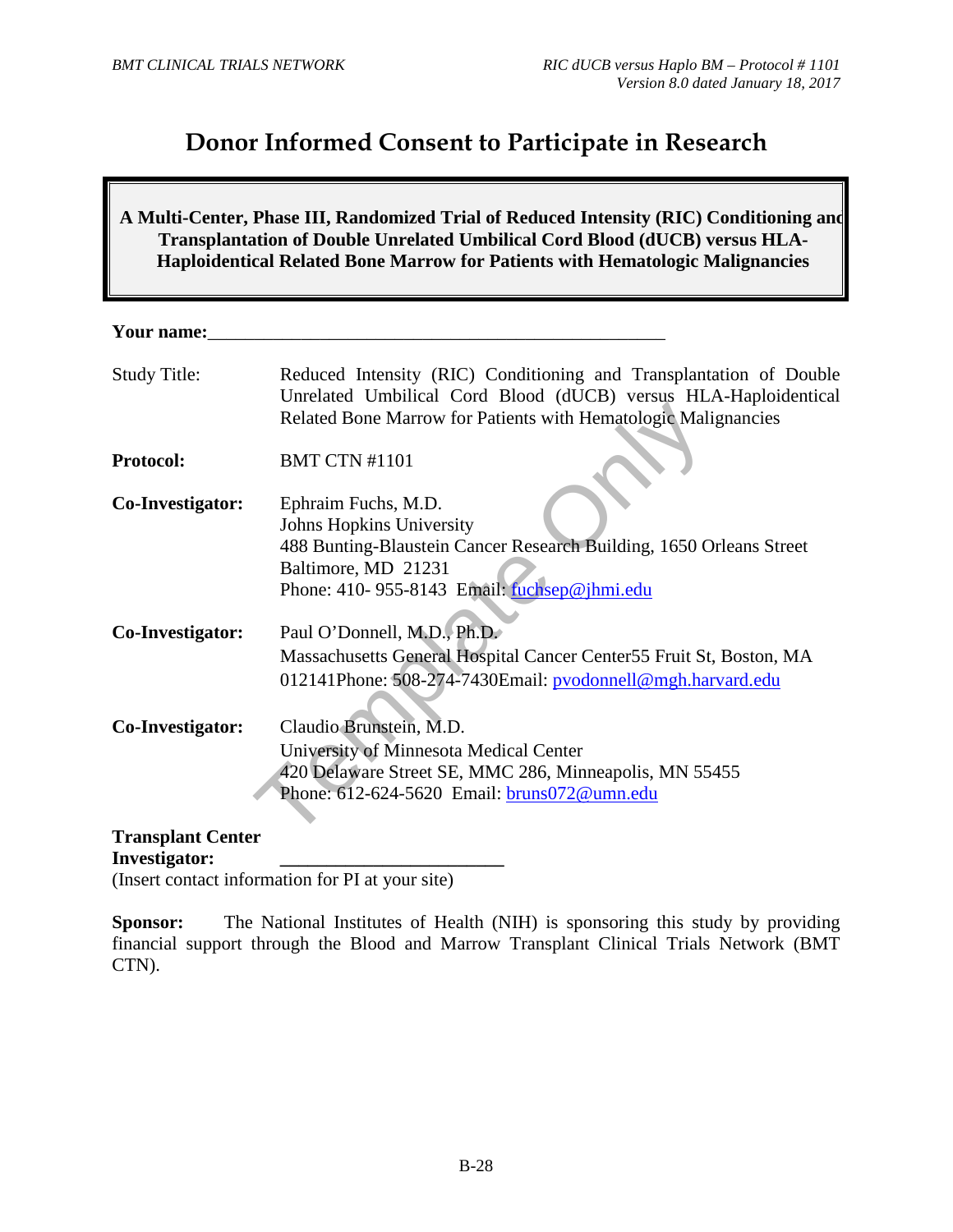## **1. Introduction**

This informed consent form is about future research studies. These studies will use blood and bone marrow samples from people who take part in the main study titled BMT CTN #1101. You must be 18 years of age or older to give bone marrow samples for future research.

You may choose to give blood and marrow samples for these future research studies if you want to. Your family member can still be a part of the main study even if you say 'no' to giving blood and marrow samples for future research.

For the search studies if<br>
in the study. Knowledge<br>
in the study. Knowledge<br>
in study even if you say<br>
in the study may benefit of<br>
in study member can still<br>
in study may benefit of<br>
in study may benefit of<br>
this study ma The main study will use either umbilical cord blood (cord blood) from an unrelated donor or bone marrow from a family member (you), and then compare the transplant results. These results will help us understand if one kind of mismatched donor is better or if there is no difference at all.

If you agree to give blood and marrow samples (marrow from donors 18 and older only) , we will collect the blood sample at the same time you have routine blood tests done and the marrow sample at the same time you donate marrow. We hope to collect samples from 200 bone marrow donors who are a part of the main BMT CTN #1101 study.

This Consent Form will tell you about the purpose of the samples for future research, the possible risks and benefits, other options available to you, and your rights as a research participant.

Everyone who takes part in research at [insert facility name] should know that:

- Being in any research study is voluntary.
- You will not directly benefit from being in the study. Knowledge we gain from this study may benefit others.
- If you give blood and marrow samples for future research, you can change your mind at any time.
- If you decide to quit the study, it will not affect your care or the care of your family member at [insert name of facility or institution].
- Please ask the study staff questions about anything that you do not understand, or if you would like to have more information.
- You can ask questions now or any time during the study.
- Please take the time you need to talk about the study with your doctor, study staff, and your family and friends. It is your decision to provide blood and marrow samples for future research. If you decide to join, please sign and date the end of the Consent Form.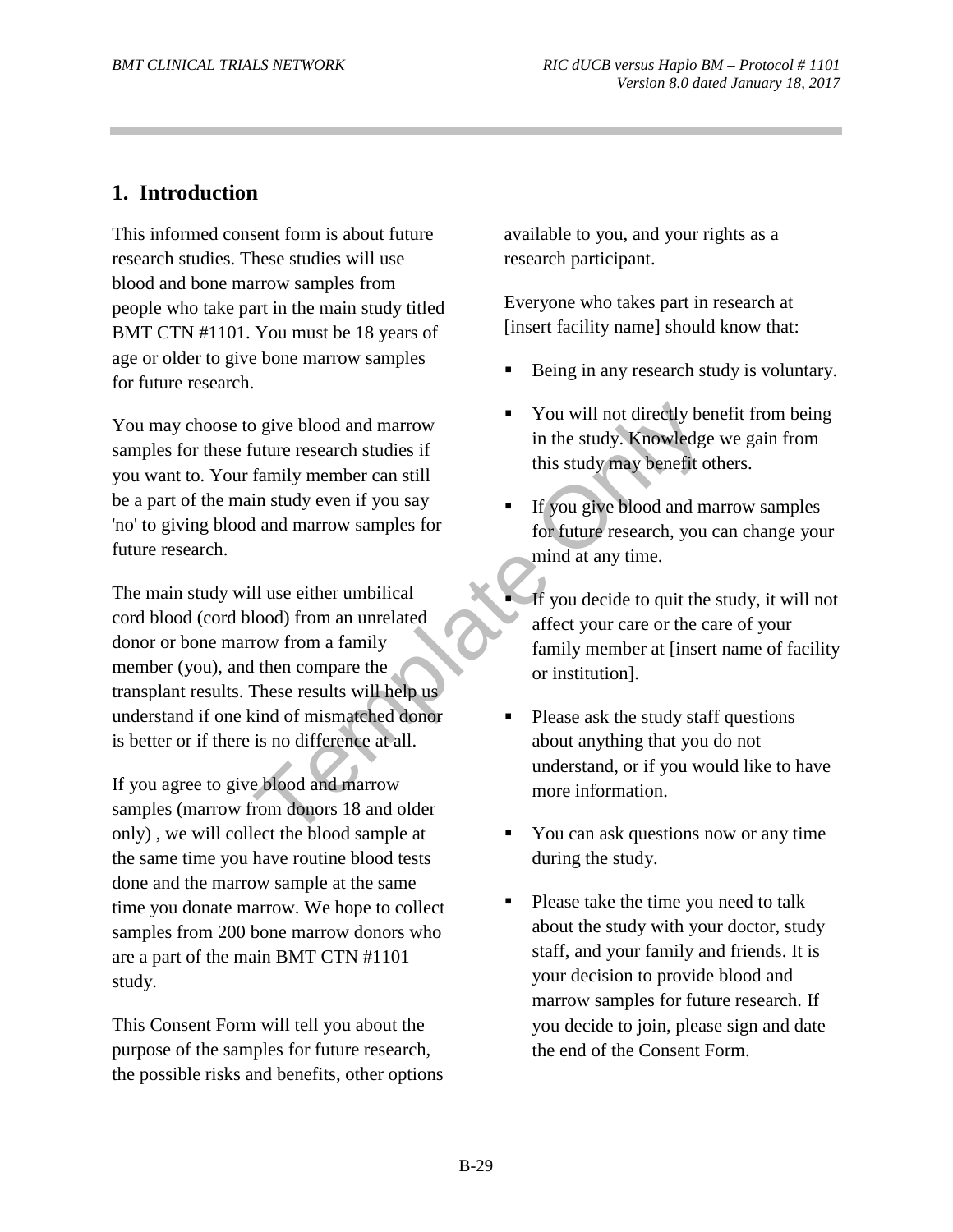The National Institutes of Health (NIH), through the Blood and Marrow Transplant Clinical Trials Network (BMT CTN), are giving staff support and money for this research study. The BMT CTN will lead the research study and, along with the NIH, will make decisions about how to manage the study.

We wish to collect blood and marrow samples from donors (marrow from donors age 18 and older only) to be used in future research. The research that may be done with your blood and marrow is not designed to help you but it may help people who have cancer or other diseases in the future

## **2. Study Purpose**

Somework<br>
Extra blood and marrow<br>
Testarch because we want<br>
Testarchers with the BMT C<br>
organizations<br>
a mismatched donor.<br>
<br> **COLLESCONS ANOTES AND CONSECUTE ON THE CONSECUTE ON A CONSECUTE ON A CONSECUTE ON A CONSECUTE** We are collecting extra blood and marrow samples for future research because we want to learn more about reduced-intensity transplants that use a mismatched donor.

Samples may also be used in the future by researchers with the BMT CTN and other organizations

## **3. Right to Ask Questions and/or Withdraw**

You have the right to ask questions about the study at any time. If you have questions about your rights as a participant or you want to leave the study, please contact:

#### [insert contact info]

Giving blood and marrow samples for future research is voluntary. You can choose not to give samples, or change your mind at any time. If you choose not to take part or change your mind, it will not affect your

donation process or the treatment of your family member in the main study in any way.

If you change your mind, your blood and marrow samples will not be used for other research studies or tested further.

Your study doctor and study staff will be available to answer any questions that you may have about giving samples for future research.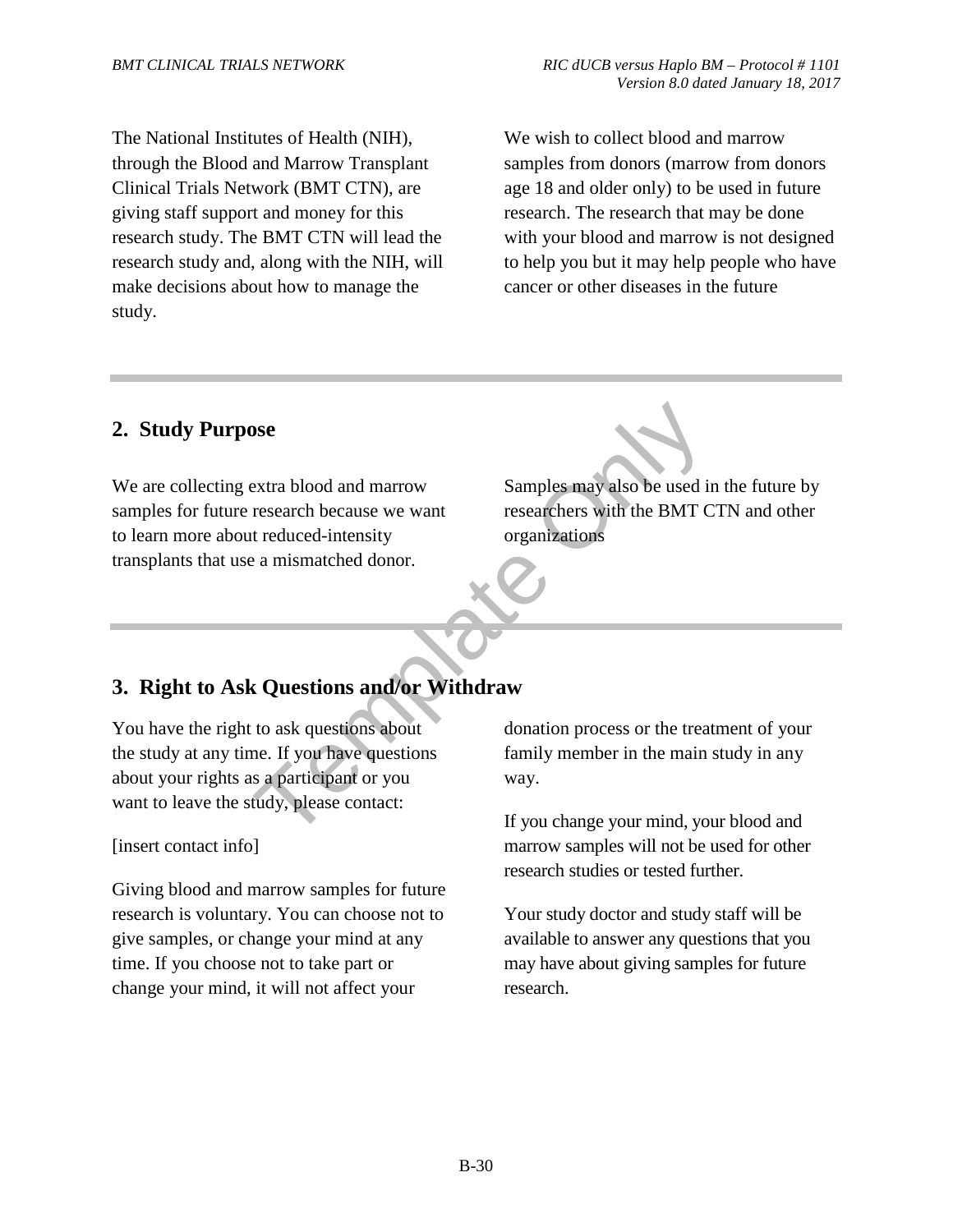## **4. Study Treatments and Tests**

If you agree to give blood and marrow samples (marrow from donors age 18 and older only), here is what will happen:

- a.) We will collect 1 extra blood sample at the same time you have routine blood tests done. The amount of blood collected from you is about 4 tablespoons (50 mL). If you weigh less than 50 kg, the amount of blood collected will be based on your weight (1 mL per kg).
- b.) If you are age 18 or older, we will also collect up to 1 tablespoon (10 mL) of bone marrow when you donate for your family member. 3-5 mL will be saved for future research.
- c.) The blood and marrow samples will be sent to the BMT CTN Repository for processing and storage. A repository is a place that protects, stores, and sends out samples for approved studies. All samples will be given a unique bar code that cannot be linked to you by researchers testing your samples.
- d.) Samples stored in the Repository will be used mainly by clinicians and researchers in the BMT CTN network. In the future, the unused research samples and clinical data will be made available outside of this network.
- e.) Researchers can apply to study the samples stored in the Repository. The BMT CTN Steering Committee and/or the BMT CTN Executive Committee must approve each request before they will share samples or information with researchers. This is to make sure that the investigators who request the samples are qualified, and that the research is of high quality.
- Examples the BMT CTN Repository<br>
in the investigators who samples are qualified<br>
ill be based on your<br>
in the investigators who samples are qualified<br>
research is of high qualified<br>
research is of high qualified<br>
research f.) DNA from your stored samples might be used in genome-wide association (GWA) studies for a future project either done or supported by the NIH. Genome-wide association studies are a way for scientists to find genes that have a role in human disease or treatment. Each study can look at hundreds of thousands of genetic changes at the same time.

If your coded samples are used in such a study, the researcher is required to add your test results and sample information to a shared, public research database. This public database is called the NIH Genotype and Phenotype Database and it is managed by the National Center for Biotechnology Information (NCBI). The NCBI will never have any information that would identify you,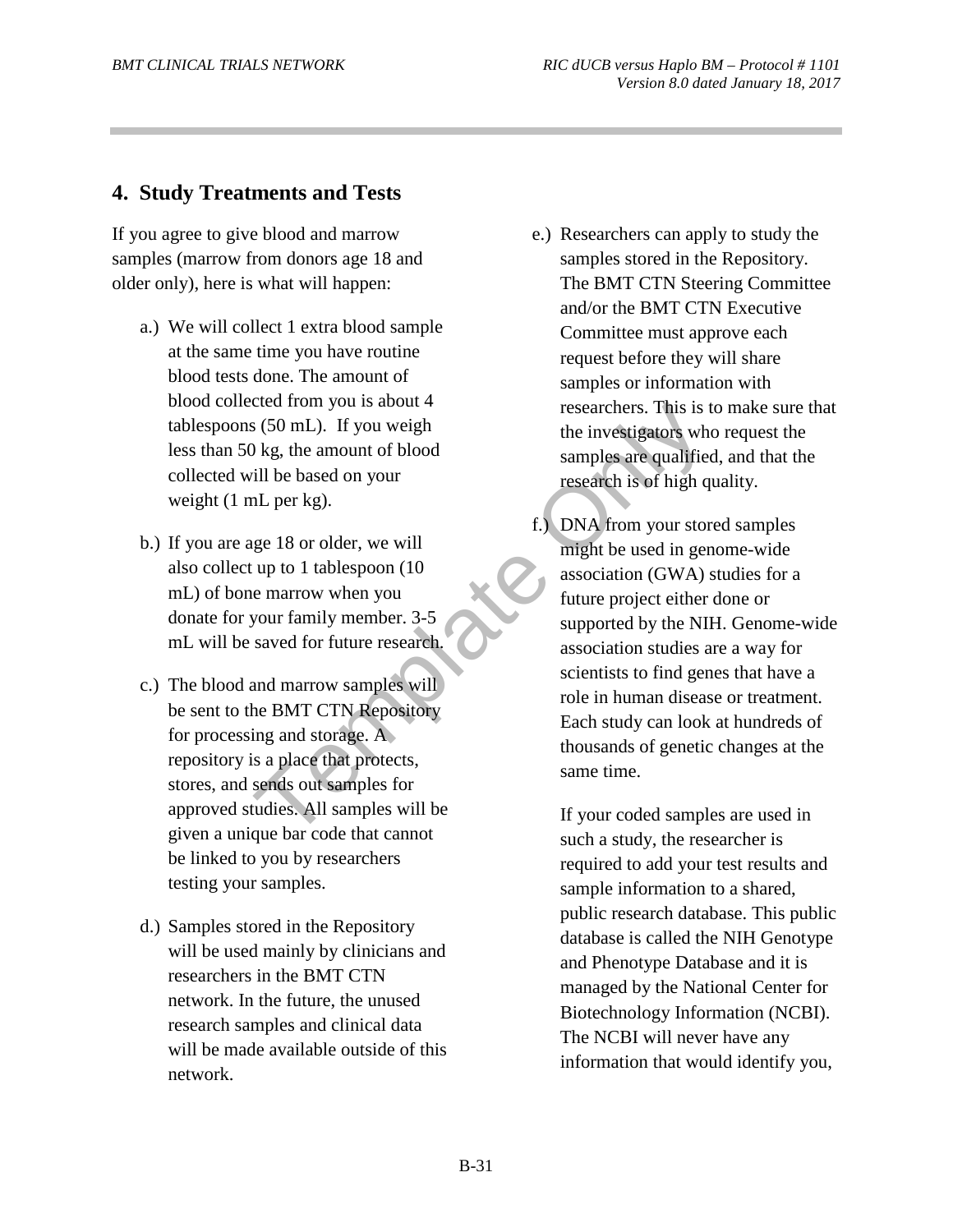or link you to your information or research samples.

## **5. Risks and Discomforts**

There are no major risks to having your blood drawn. It can be uncomfortable to have your blood taken and it can sometimes leave a bruise. In rare cases, you might faint. Only trained people will take your blood.

There is not a major risk to give extra research samples of bone marrow when the samples are collected at the same time you donate bone marrow.

Information about the bone marrow donation process for this study can be found in a separate consent form. Your transplant doctor or study coordinator will give you a copy of the donation consent form.

EXERCISE THE MONET THE SERVICE OF THE SERVICE OF THE SERVICE OF THE SERVICE OF STATE ORDER THE THE SERVICE OF SERVICE THE SERVICE OF THE SERVICE OF THE SERVICE OF THE SERVICE OF THE SERVICE OF THE SERVICE OF THE SERVICE OF The donation consent form has more information about the steps to donate, and the risks and side effects of the donation process. Only trained people will collect your bone marrow.

## **6. Possible Benefits**

You will not directly benefit from taking part in this study. The information from this study will help doctors learn more about reduced-intensity transplant as a treatment for people with a blood cancer and

who have a mismatched donor. This information could help people with blood cancers who may need a transplant in the future.

#### **7. Privacy, Confidentiality and Use of Information**

Your confidentiality is one of our main concerns. We will do our best to make sure that the personal information in your medical record is kept private. However, we cannot guarantee total privacy. All your medical and demographic (such as race and ethnicity, gender and household income) information will be kept private and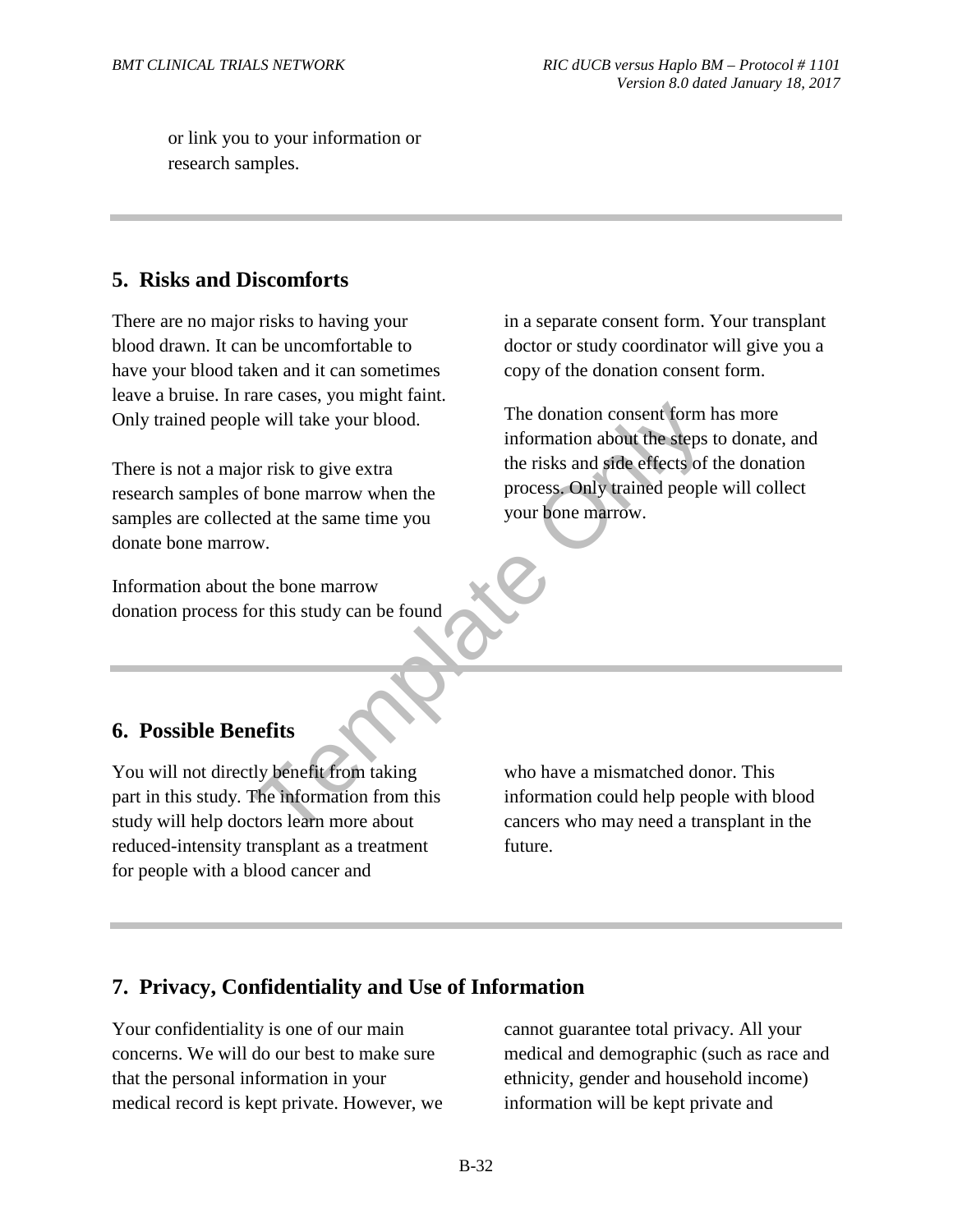confidential. (Name of Transplant Center) and the organizations listed below will not disclose your participation by any means of communication to any person or organization, except by your written request, or permission, or unless required by federal, state or local laws, or regulatory agencies.

Individuals authorized by the organizations below will have access to your research and medical information. They may use this information for inspections or audits to study the outcomes of your treatment. In agreeing to participate, you consent to such inspections and to the copying of parts of your records, if required by these organizations.

We may give out your personal information if required by law. If information from this study is published or presented at scientific meetings, your name and other personal information will not be used.

A description of this clinical trial will be available on *http://www.ClinicalTrials.gov*, as required by U.S. Law. This Web site will not include information that can identify you. At most, the Web site will include a summary of the results. You can search this Web site at any time.

For questions about access to your medical records, please contact /name/ at /number/.

## **8. Ending Your Participation**

France Contact The Sections of a vertex of your treatment. In<br>the copying of parts of<br>the copying of parts of<br>the copying of parts of<br>records, please contact /nam<br>puired by these<br> $\mathbf{r}$ <br>**Trance of the study sponsor may**<br> The study doctor or the study sponsor may stop the study at any time, and we may ask you to leave the study. We may ask you to leave the study if you do not follow directions or if you suffer from side effects of the blood draw or the marrow collection. The study sponsor may decide to end the study at any time. If we ask you to leave the study, the reasons will be discussed with you.

Possible reasons to end your participation in this study include:

- You do not meet the study requirements.
- You become unable to donate bone marrow to your family member.
- The study is stopped for any reason.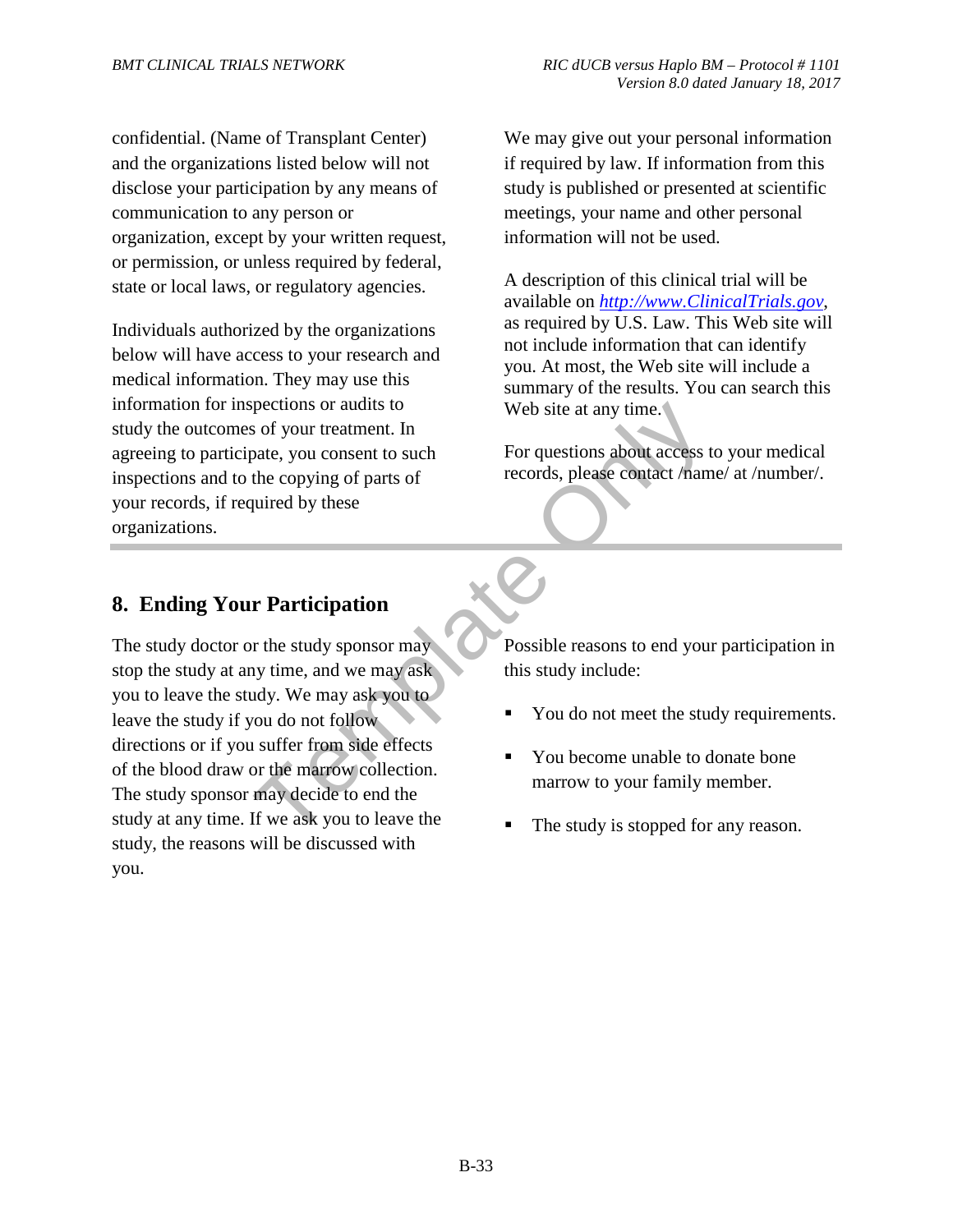## **9. Physical Injury as a Result of Participation**

It is important that you tell your doctor, \_\_\_\_\_\_\_\_\_\_\_\_\_\_\_\_\_\_ [investigator's name(s)] or study staff if you feel that you have been injured because you provided blood and marrow samples for future research. You can tell the doctor in person or call him/her at [telephone number].

You will get all available medical treatment if you are injured as a result providing blood and marrow samples for future research. You, or your health plan, or your family member's health plan will be charged for this treatment. The study will not pay for medical treatment.

In case of injury resulting from this study, you do not lose any of your legal rights to seek payment by signing this Consent Form.

#### **10. Payment and Study Costs**

Fig. 3 you do not lose any of your<br>seek payment by signing this<br>satisfied medical treatment<br>and Study Costs<br>d for your participation in<br>or for providing blood and<br>f inture research. You will<br>d or reimbursed for any<br>mple, t You will not be paid for your participation in the research study or for providing blood and marrow samples for future research. You will not be compensated or reimbursed for any extra costs (for example, travel and meals) from taking part in this study.

The visits to collect these samples are standard for bone marrow donors and will be billed to your family member's insurance company.

Your family member's insurance will not be charged for tests that are only done for

research on this study. The costs of shipping and storing your blood and bone marrow samples will be paid by the BMT CTN.

For questions about your costs, financial responsibilities, and/or medical insurance coverage for your transplant and this study, please contact /Center/ Financial Counselor at /Number/.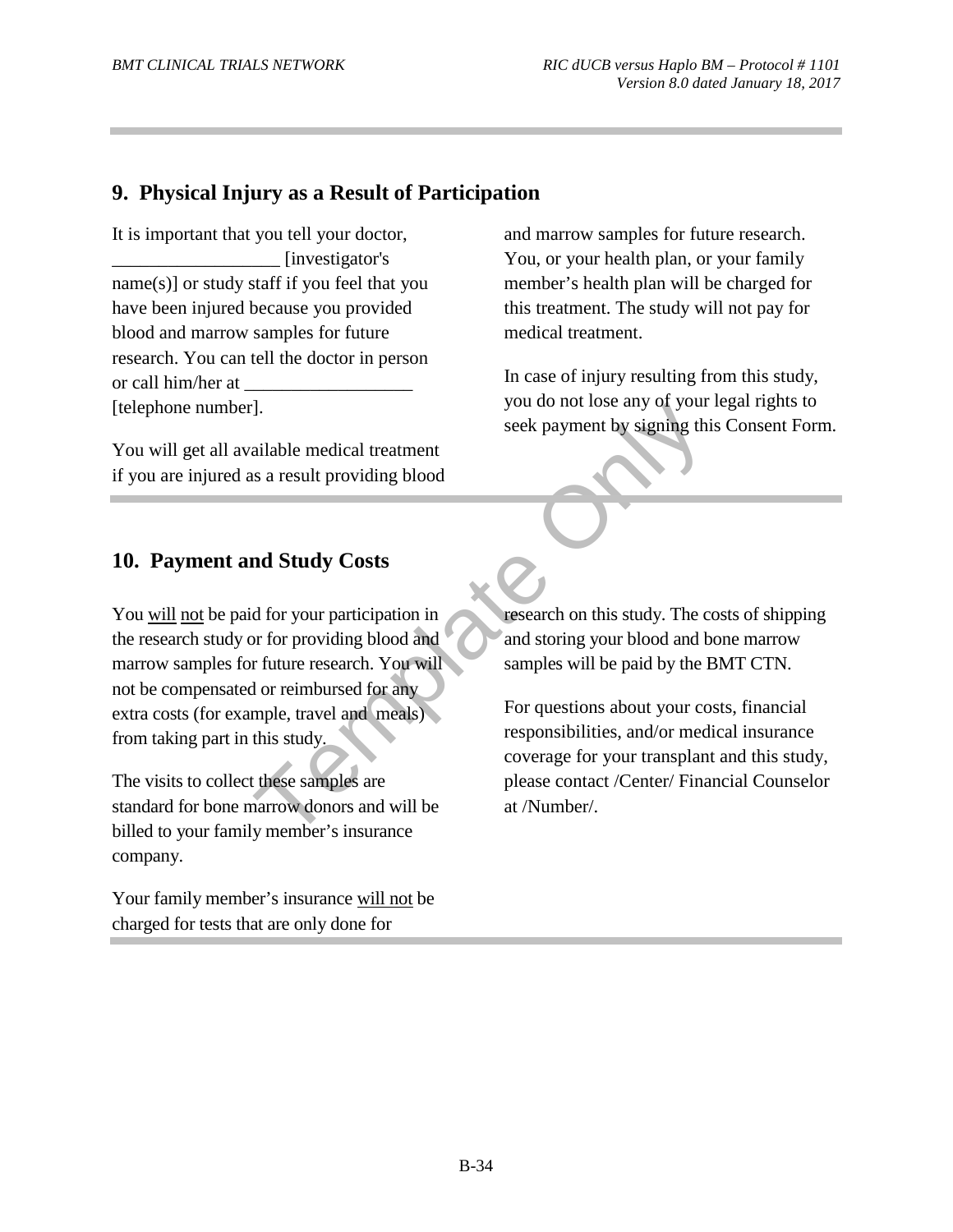## **11. For More Study Information**

If you need more information about providing blood and marrow samples for future research, or if you have problems while you are participating in this study, you can contact the study doctor or his/her staff. They can be reached at the telephone numbers listed here:

[Insert name and contact details].

## **12. Contact Someone About Your Rights**

meone About Your Rights<br>
k to someone not directly<br>
the ethical aspects of this respect, or would like<br>
the project, or would like<br>
the project, or would like<br>
to some and approved<br>
to the project of this as a<br>
t, you may If you wish to speak to someone not directly involved in the study, if you have any complaints about the project, or would like more information about your rights as a research participant, you may contact:

[Insert appropriate contact details].

The ethical aspects of this research study have been reviewed and approved by [name of IRB].

For more information about your rights about providing blood and marrow samples for future research, call the

\_\_\_\_\_\_\_\_\_\_[name of center] Institutional Review Board (a group of people who review the research to protect your rights) at \_\_\_\_\_\_\_\_\_\_\_\_\_\_\_\_\_\_ (telephone number).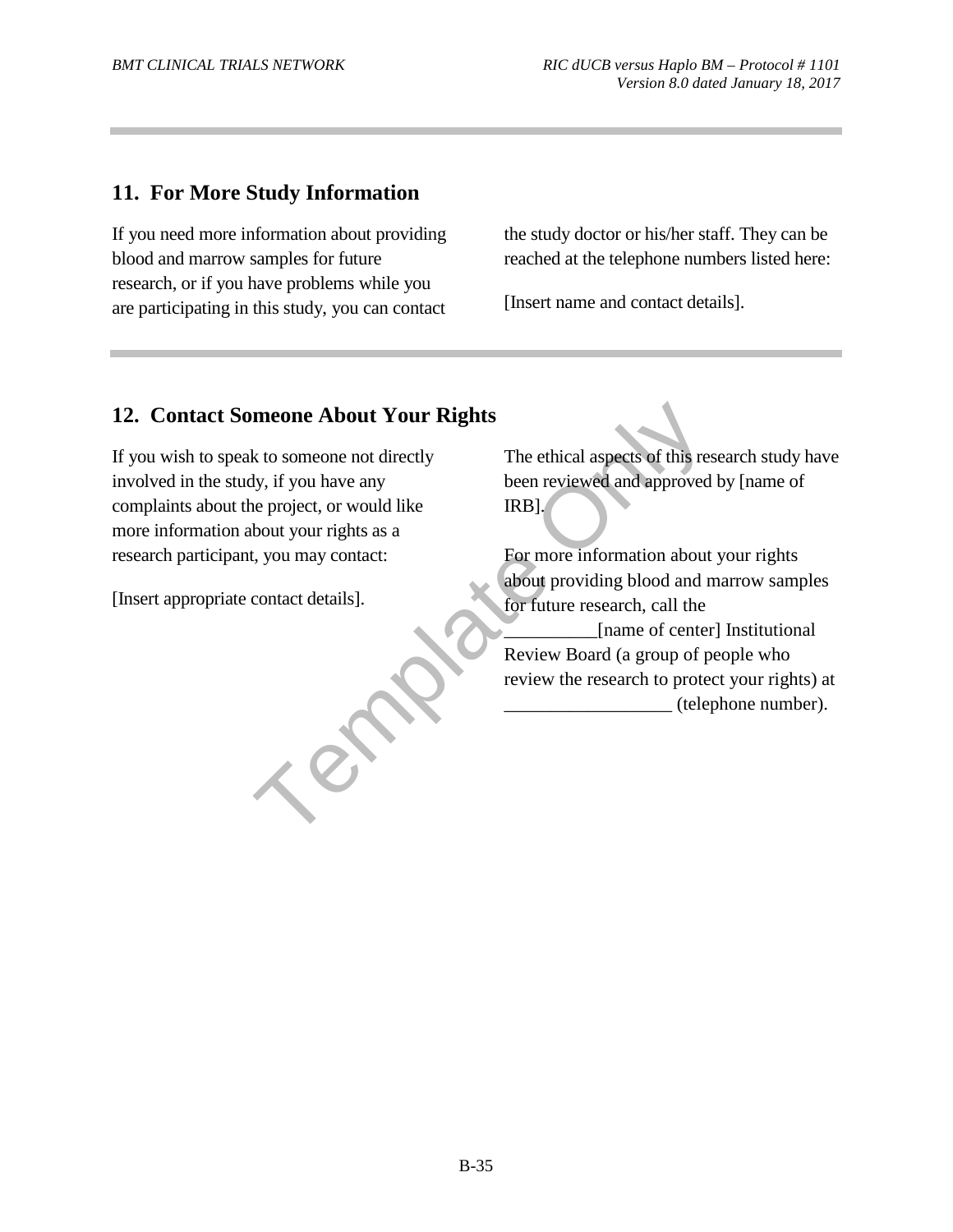# **Health Insurance Portability and Accountability Act (HIPAA) 2 Authorization to use and disclose research purpose**

#### **A. Purpose:**

As a research participant, I authorize the Principal Investigators and the researcher's staff to use and disclose my individual health information for the purpose of conducting the research study:

Exercise the morth of the Study Sponsors (Study Sponsors)<br>
Transplantation of Double<br>
III, Randomized<br>
Internation of Double<br>
Individual Health Information of Double<br>
Individual Health Information and Grod Blood (dUCB)<br>
Si A Multi-Center, Phase III, Randomized Trial of Reduced Intensity (RIC) Conditioning and Transplantation of Double Unrelated Umbilical Cord Blood (dUCB) versus HLA-Haploidentical Related Bone Marrow for Patients with Hematologic Malignancies

#### **B. Individual Health Information to be Used or Disclosed:**

My individual health information that may be used or disclosed to do this research includes:

- Demographic information (for example: date of birth, sex, weight).
- Medical history (for example: diagnosis, complications with prior treatment).
- Findings from physical exams.

 $\overline{a}$ 

 Laboratory test results obtained at the time of work up and after transplant (for example: blood tests, biopsy results).

## **C. Parties Who May Disclose My Individual Health Information:**

The researcher and the researcher's staff may collect my individual health information from:

[*List hospitals, clinics or providers from which health care information can be requested*].

## **D. Parties Who May Receive or Use My Individual Health Information:**

The individual health information disclosed by parties listed in item c and information disclosed by me during the course of the research may be received and used by the following parties:

*Principal Investigator and the researcher's staff*

#### Study Sponsors

- National Heart, Lung, and Blood Institute (NHLBI) and the National Cancer Institute (NCI), both of the National Institutes of Health (NIH),
- Blood and Marrow Transplant Clinical Trials Network (BMT CTN), data coordinating center

<sup>2</sup> HIPAA is the Health Insurance Portability and Accountability Act of 1996, a federal law related to privacy of health information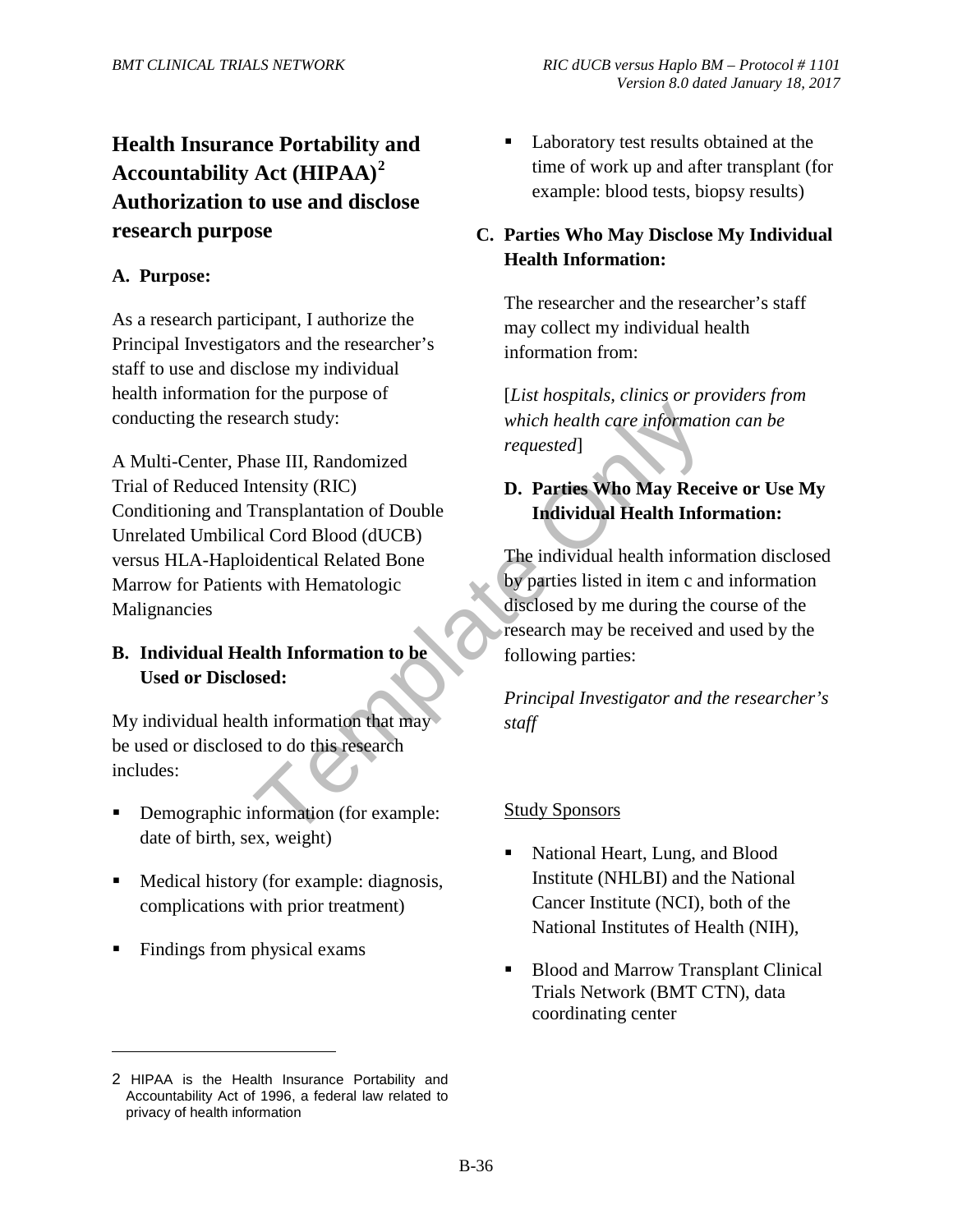U.S. government agencies that are responsible for overseeing research such as the Food and Drug Administration (FDA) and the Office of Human Research Protections (OHRP)

U.S. government agencies that are responsible for overseeing public health concerns such as the Centers for Disease Control (CDC) and federal, state, and local health departments.

## **E. Right to Refuse to Sign this Authorization:**

I do not have to sign this Authorization. If I decide not to sign the Authorization, I will not be allowed to participate in this study or receive any treatment related to research that is provided through the study.

My decision not to sign this authorization will not affect any other treatment, payment, or enrollment in health plans or eligibility for benefits.

## **F. Right to Revoke:**

I can change my mind and withdraw this authorization at any time by sending a written notice to the Principal Investigator to inform the researcher of my decision.

If I withdraw this authorization, the researcher may only use and disclose the protected health information already collected for this research study. No further health information about me will be collected by or disclosed to the researcher for this study.

#### **G. Potential for Re-disclosure:**

My individual health information disclosed under this authorization may be subject to re-disclosure outside the research study and no longer protected.

Examples include potential disclosures for law enforcement purposes, mandated reporting or abuse or neglect, judicial proceedings, health oversight activities and public health measures.

## **H. Genetic Information Nondiscrimination Act (GINA)**

Franch Communistyle and measures.<br>
Franch Communistyle and the Superintensityle and the Authorization of the Authorization of the Authorization<br>
State Authorization of the Authorization of the Authorization of the Sudy of<br> A new federal law (2009), called the Genetic Information Nondiscrimination Act (GINA) generally makes it illegal for health insurance companies, group health plans, and employers of 15 or more persons to discriminate against you based on your genetic information.

Health insurance companies and group health plans may not request your genetic information that we get from this research. This means that they must not use your genetic information when making decisions regarding insurability. Be aware that this new federal law will not protect you against genetic discrimination by companies that sell life insurance, disability insurance, or long-term care insurance.

#### **I. This authorization does not have an expiration date.**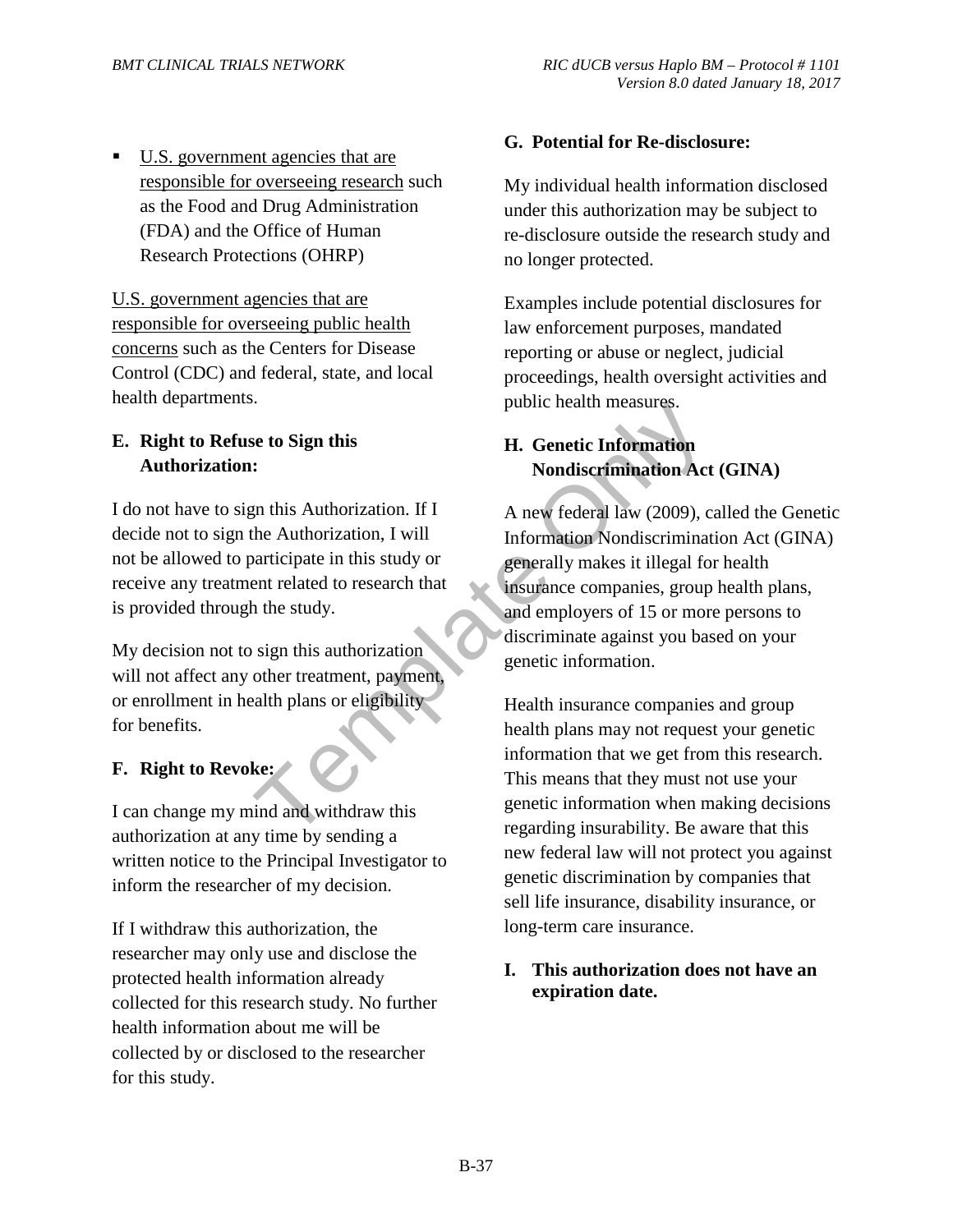**TITLE:** Reduced Intensity (RIC) Conditioning and Transplantation of Double Unrelated Umbilical Cord Blood (dUCB) versus HLA-Haploidentical Related Bone Marrow for Patients with Hematologic Malignancies

#### **PROTOCOL NUMBER:** BMT CTN #1101

#### **CO-INVESTIGATOR:**

Ephraim Fuchs, M.D. Johns Hopkins University 488 Bunting-Blaustein Cancer Research Bldg 1650 Orleans Street, Baltimore, MD 21231 Phone: 410- 955-8143 Email: fuchsep@jhmi.edu

#### **CO-INVESTIGATOR:**

Find Email: pvodonnell@mgh.<br>
in, M.D.<br>
in, M.D.<br>
interestand Medical Center<br>
reet SE, MMC 286<br>
Cumn.edu<br>
derstood this Consent Form. The nature and purpose of provid<br>
of the conservations,<br>
chance to ask questions,<br>
the an Claudio Brunstein, M.D. University of Minnesota Medical Center 420 Delaware Street SE, MMC 286 Minneapolis, MN 55455 Phone: 612-624-5620 Email: bruns072@umn.edu

#### **CO-INVESTIGATOR:**

Paul O'Donnell, M.D., Ph.D. Massachusetts General Hospital Cancer **Center** 55 Fruit St, Boston MA, 02151 Phone: 508-274-7430 Email: pvodonnell@mgh.harvard.edu

I have read and understood this Consent Form. The nature and purpose of providing blood and marrow samples for future research has been explained to me.

- I have had the chance to ask questions, and understand the answers I have been given. I understand that I may ask questions at any time during the study.
- I freely agree to give blood and marrow samples (marrow samples from donors age 18 and older only) for future research.
- I understand that I may not directly benefit from providing samples for future research.
- I understand that, while information gained during research may be

published, I will not be identified and my personal results will stay confidential.

- I have had the chance to discuss giving blood and marrow samples for future research with a family member or friend.
- I understand that I can change my mind at any time, and doing so will not affect my current care or prevent me from receiving future treatment.
- I understand that I will be given a copy of this signed consent form.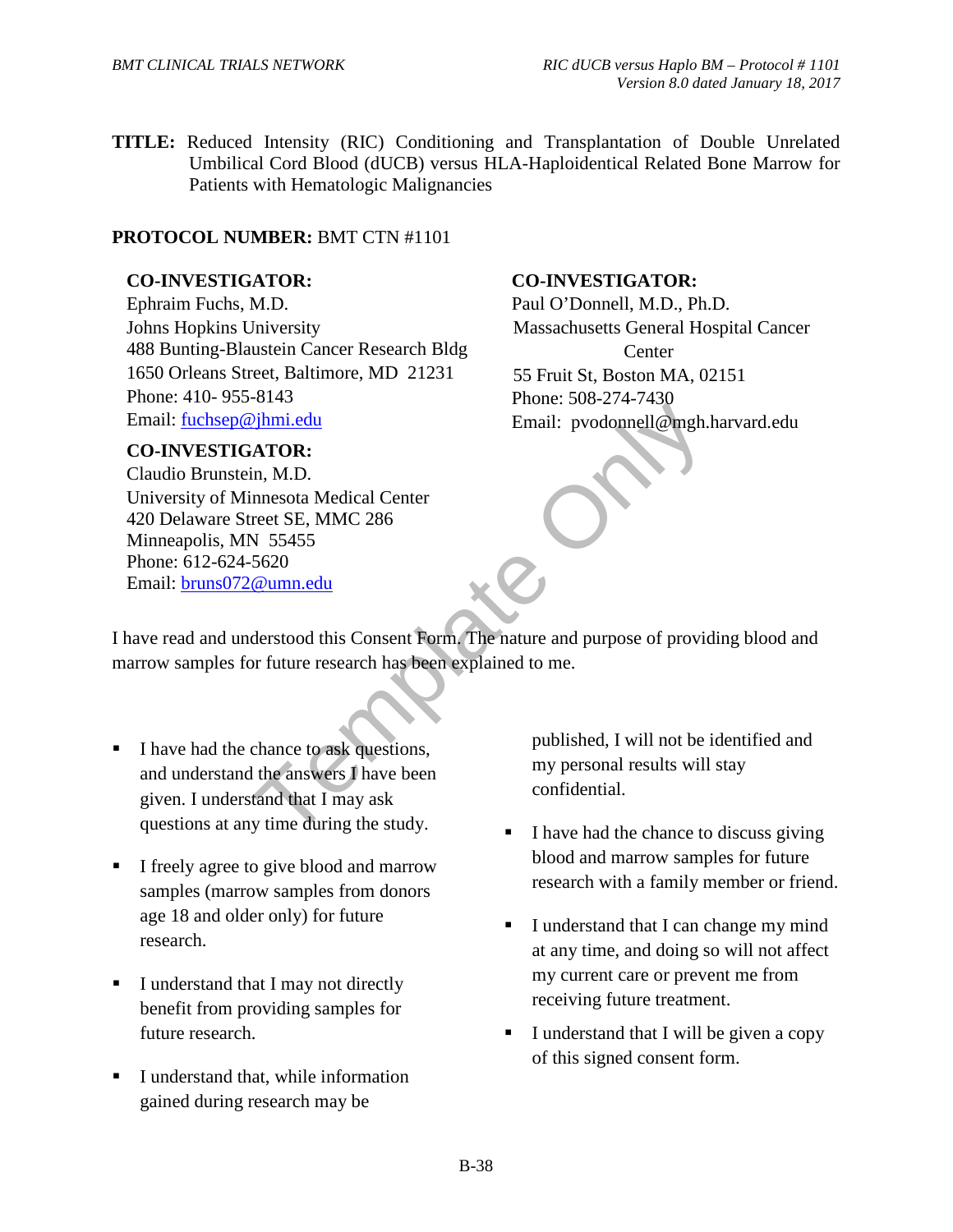| <b>Complete Appropriate Item Below, A or B</b>                                                                                                                                                  |                                                                                                                                                                                                               |  |
|-------------------------------------------------------------------------------------------------------------------------------------------------------------------------------------------------|---------------------------------------------------------------------------------------------------------------------------------------------------------------------------------------------------------------|--|
| <b>Adult Donor's Consent</b><br>A.                                                                                                                                                              | <b>Parent's Permission for Minor Donor</b><br><b>B.</b>                                                                                                                                                       |  |
| I have read the explanation about this study<br>and have been given the opportunity to discuss<br>it and to ask questions. I hereby consent to<br>give blood and marrow samples for this study. | I have read the explanation about this study and<br>have been given the opportunity to discuss it<br>and to ask questions. I hereby give permission<br>for my child to give a blood sample for this<br>study. |  |
| <b>Signature of Adult Donor &amp; Date Signed</b>                                                                                                                                               | <b>Signature of Parent(s)/Guardian &amp; Date</b><br><b>Signed</b>                                                                                                                                            |  |
| THIS CONSENT DOCUMENT HAS BEEN<br>APPROVED FOR USE FROM<br><b>THROUGH</b>                                                                                                                       | If other than parent, specify relationship:                                                                                                                                                                   |  |
| <b>Signature of Investigator &amp; Date Signed</b>                                                                                                                                              | <b>Signature of Witness &amp; Date Signed</b>                                                                                                                                                                 |  |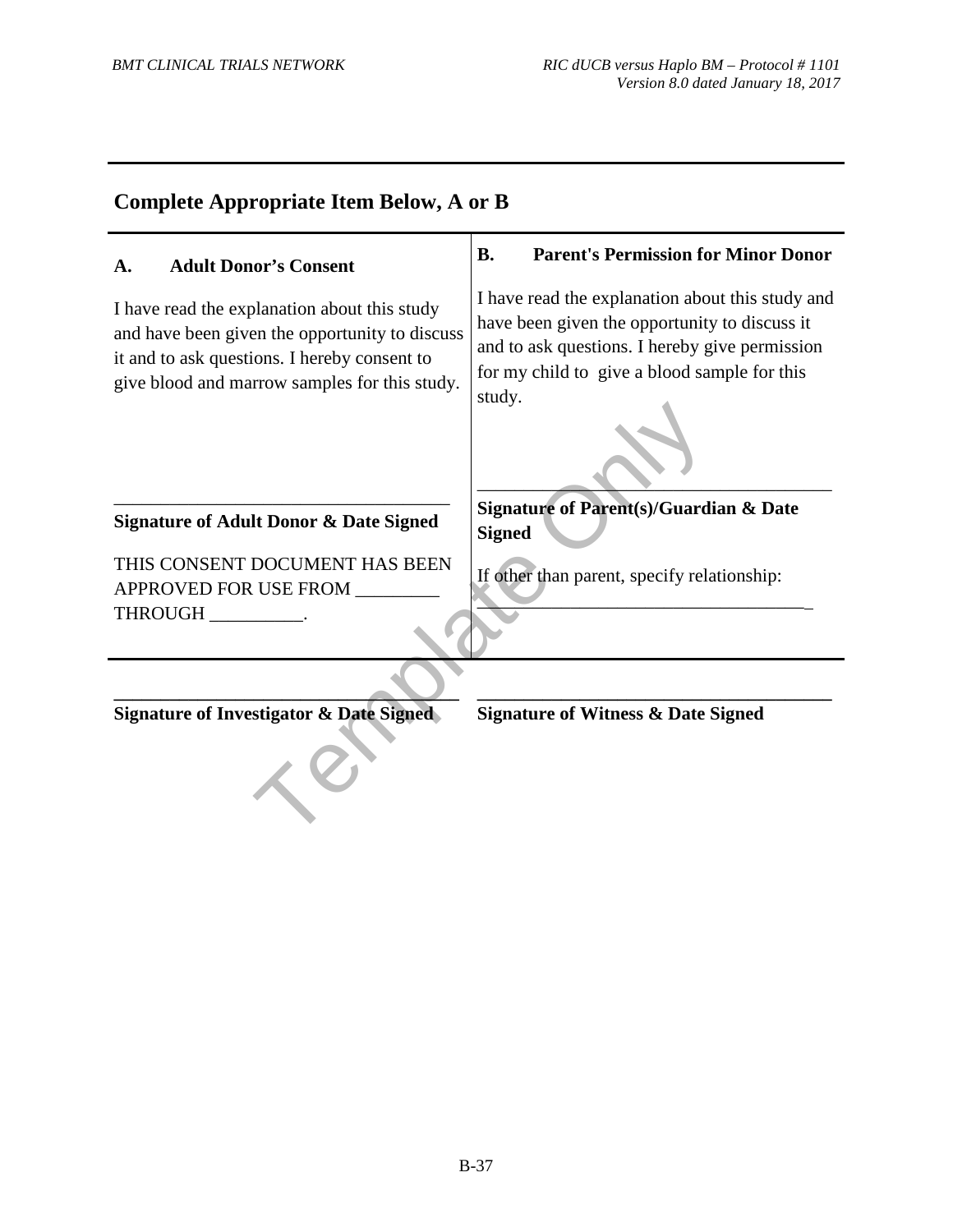## **Pediatric Assent to Provide Extra Samples for Research**

**Study Title**: **A Multi-Center, Phase III, Randomized Trial of Reduced Intensity(RIC) Conditioning and Transplantation of Double Unrelated Umbilical Cord Blood (dUCB) versus HLA-Haploidentical Related Bone Marrow for Patients with Hematologic Malignancies** 

**Protocol**: **BMT CTN 1101**

#### **A. Why am I here?**

Transists a match for a person in your family who needs a transp<br>inside your bones. It helps your body make blood and keeps y<br>collect some of your marrow and give it to a person who need<br>ells. Your body will make more marr Your bone marrow is a match for a person in your family who needs a transplant. Your bone marrow grows inside your bones. It helps your body make blood and keeps you healthy. A transplant will collect some of your marrow and give it to a person who needs it to make new, healthy cells. Your body will make more marrow afterwards.

If you give us your permission, we would like to have an extra sample of your blood. We would collect the extra sample at the same time you have other blood tests done. We want to save the samples and use them for research in the future.

#### **B. Why are you collecting an extra sample of blood?**

Research with blood samples will help us learn more about transplant and other diseases. We will keep all of the extra samples private and store them in a place called a Repository. Your name will not be on the samples. Doctors and other researchers can ask to use the samples in the Repository as a part of their research.

#### **C. What will happen to me?**

If you say it is OK for us to collect an extra blood sample for research, we will ask you for:

An extra blood sample. We would collect the extra sample at the same time as you have other blood tests done.

We will watch you carefully for side effects, fevers, infections or other problems.